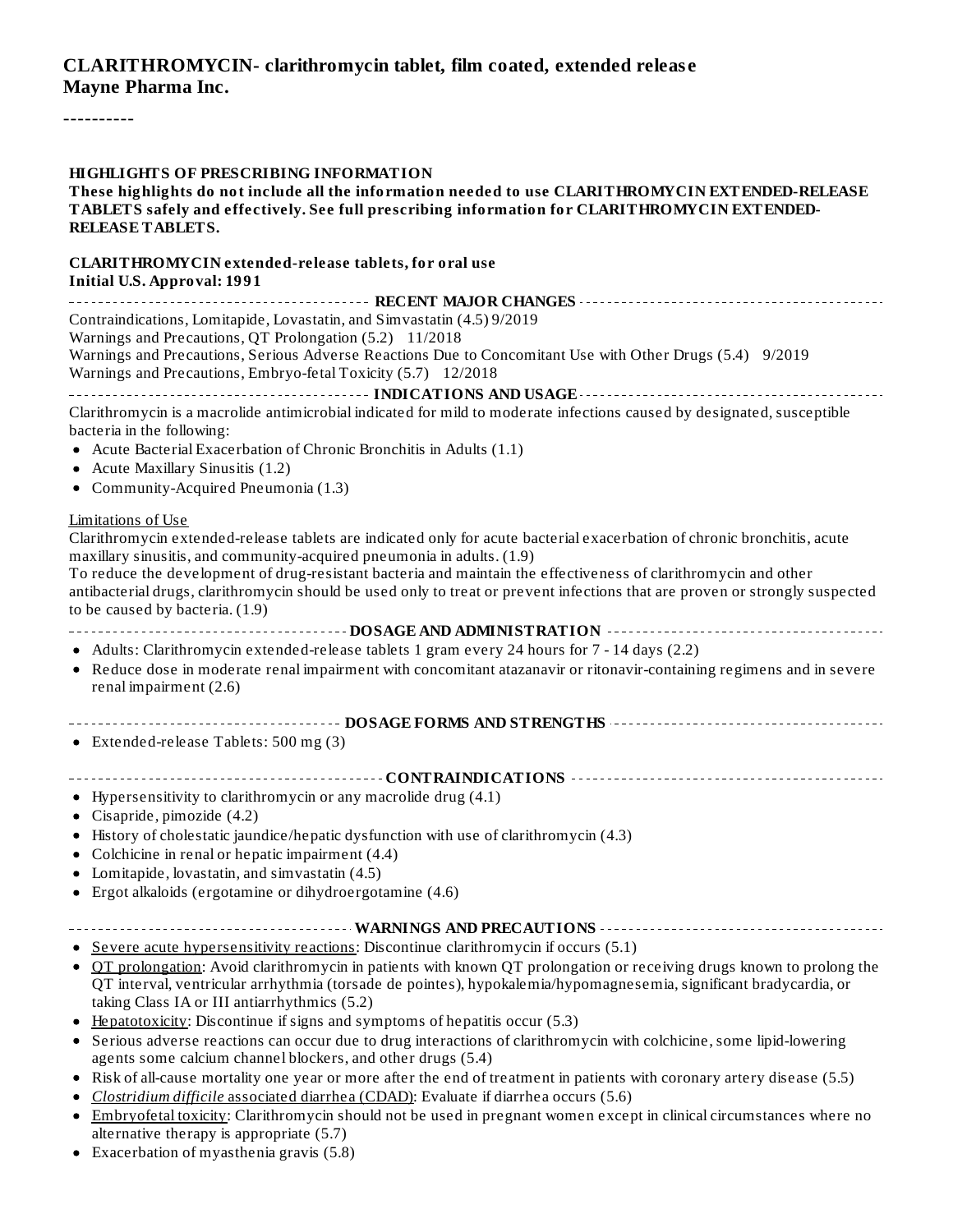**ADVERSE REACTIONS** Most frequent adverse reactions for both adult and pediatric populations in clinical trials: abdominal pain, diarrhea, nausea, vomiting, dysgeusia (6.1)

**To report SUSPECTED ADVERSE REACTIONS, contact Mayne Pharma, at 1-844-825-8500 or FDA at 1-800- FDA-1088 or www.fda.gov/medwatch.**

| Co-administration of clarithromycin can alter the concentrations of other drugs. The potential for drug-drug interactions |
|---------------------------------------------------------------------------------------------------------------------------|
| must be considered prior to and during therapy. (4, 5.2, 5.4, 7)                                                          |
|                                                                                                                           |
| Geriatric: Increased risk of <i>torsades de pointes</i> (8.5)                                                             |
| See 17 for PATIENT COUNSELING INFORMATION.                                                                                |

**Revised: 9/2019**

#### **FULL PRESCRIBING INFORMATION: CONTENTS\* 1 INDICATIONS AND USAGE**

- 1.1 Acute Bacterial Exacerbation of Chronic Bronchitis
- 1.2 Acute Maxillary Sinusitis
- 1.3 Community-Acquired Pneumonia
- 1.9 Limitations of Use
- 1.10 Usage

### **2 DOSAGE AND ADMINISTRATION**

- 2.1 Important Administration Instructions
- 2.2 Adult Dosage
- 2.6 Dosage Adjustment in Patients with Renal Impairment
- 2.7 Dosage Adjustment Due to Drug Interactions

# **3 DOSAGE FORMS AND STRENGTHS**

# **4 CONTRAINDICATIONS**

- 4.1 Hypersensitivity
- 4.2 Cisapride and Pimozide
- 4.3 Cholestatic Jaundice/Hepatic Dysfunction
- 4.4 Colchicine
- 4.5 Lomitapide, Lovastatin, and Simvastatin
- 4.6 Ergot Alkaloids
- 4.7 Contraindications for Co-administered Drugs

# **5 WARNINGS AND PRECAUTIONS**

- 5.1 Acute Hypersensitivity Reactions
- 5.2 QT Prolongation
- 5.3 Hepatotoxicity
- 5.4 Serious Adverse Reactions Due to Concomitant Use with Other Drugs
- 5.5 All-Cause Mortality in Patients with Coronary Artery Disease 1 to 10 Years after
- Clarithromycin Exposure
- 5.6 *Clostridium difficile* Associated Diarrhea
- 5.7 Embryo-Fetal Toxicity
- 5.8 Exacerbation of Myasthenia Gravis
- 5.9 Development of Drug Resistant Bacteria

# **6 ADVERSE REACTIONS**

- 6.1 Clinical Trials Experience
- 6.2 Postmarketing Experience

### **7 DRUG INTERACTIONS**

### **8 USE IN SPECIFIC POPULATIONS**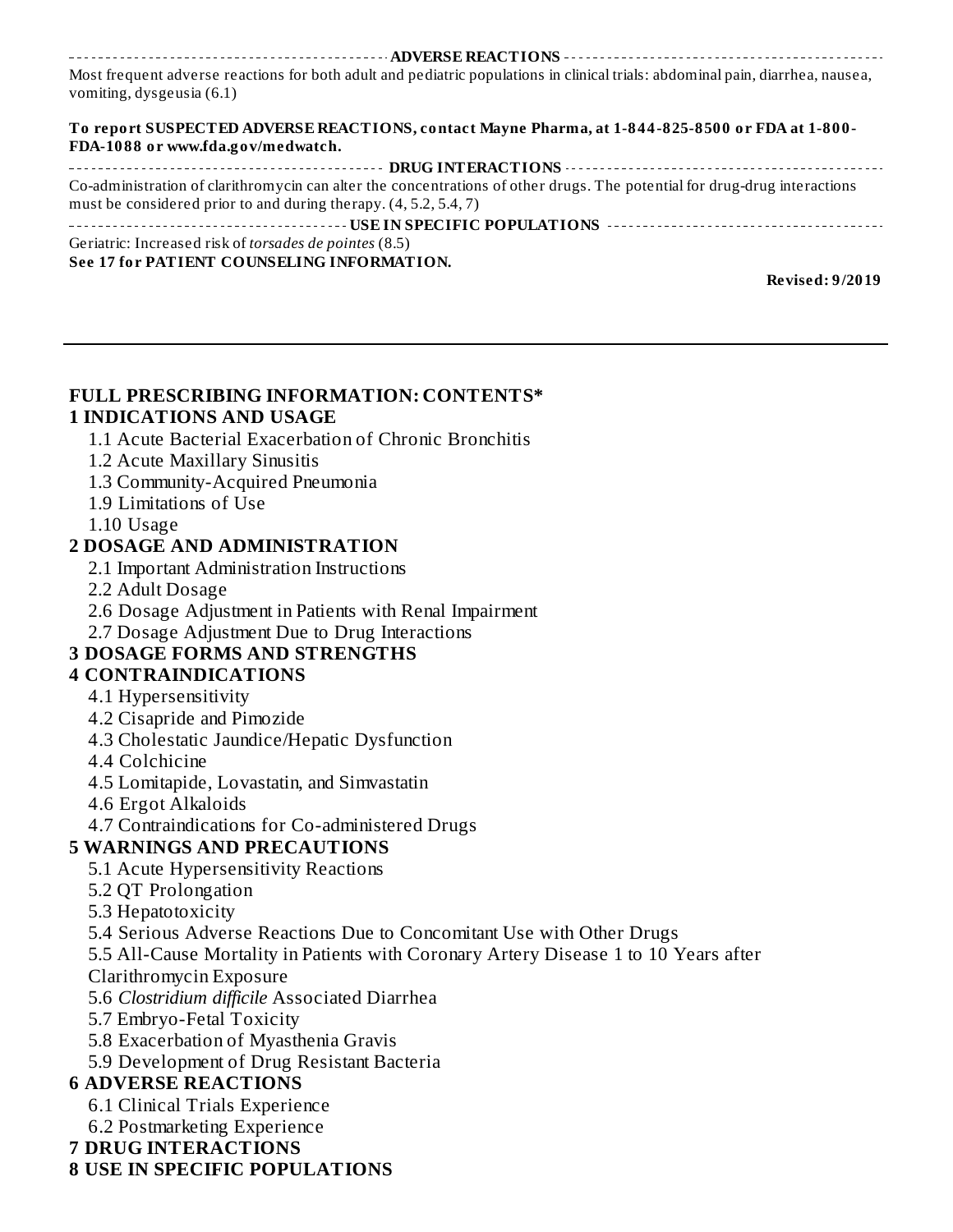- 8.1 Pregnancy
- 8.2 Lactation
- 8.3 Females and Males of Reproductive Potential
- 8.4 Pediatric Use
- 8.5 Geriatric Use
- 8.6 Renal and Hepatic Impairment

# **10 OVERDOSAGE**

### **11 DESCRIPTION**

# **12 CLINICAL PHARMACOLOGY**

- 12.1 Mechanism of Action
- 12.3 Pharmacokinetics
- 12.4 Microbiology Mechanism of Action

# **13 NONCLINICAL TOXICOLOGY**

13.1 Carcinogenesis, Mutagenesis, Impairment of Fertility

13.2 Animal Toxicology and/or Pharmacology

# **15 REFERENCES**

# **16 HOW SUPPLIED/STORAGE AND HANDLING**

### **17 PATIENT COUNSELING INFORMATION**

\* Sections or subsections omitted from the full prescribing information are not listed.

# **FULL PRESCRIBING INFORMATION**

# **1 INDICATIONS AND USAGE**

# **1.1 Acute Bacterial Exacerbation of Chronic Bronchitis**

Clarithromycin extended-release tablets are indicated in adults for the treatment of mild to moderate infections caused by susceptible isolates due to *Haemophilus influenzae, Haemophilus parainfluenzae, Moraxella catarrhalis,* or *Streptococcus pneumoniae [see Indications and Usage (1.9)]*.

# **1.2 Acute Maxillary Sinusitis**

Clarithromycin extended-release tablets (in adults) are indicated for the treatment of mild to moderate infections caused by susceptible isolates due to *Haemophilus influenzae, Moraxella catarrhalis,* or *Streptococcus pneumoniae [see Indications and Usage (1.9)]*.

# **1.3 Community-Acquired Pneumonia**

Clarithromycin extended-release tablets are indicated *[see Indications and Usage (1.9)]* for the treatment of mild to moderate infections caused by susceptible isolates due to:

- *Haemophilus influenzae* (in adults)
- *Haemophilus parainfluenzae* (in adults)
- *Moraxella catarrhalis* (in adults)
- *Mycoplasma pneumoniae, Streptococcus pneumoniae*, *Chlamydophila pneumoniae* (in adults)

# **1.9 Limitations of Us e**

Clarithromycin extended-release tablets are indicated only for acute maxillary sinusitis, acute bacterial exacerbation of chronic bronchitis, and community-acquired pneumonia in adults. The efficacy and safety of clarithromycin extended-release tablets in treating other infections for which clarithromycin immediate-release tablets and clarithromycin granules are approved have not been established.

There is resistance to macrolides in certain bacterial infections caused by *Streptococcus pneumoniae* and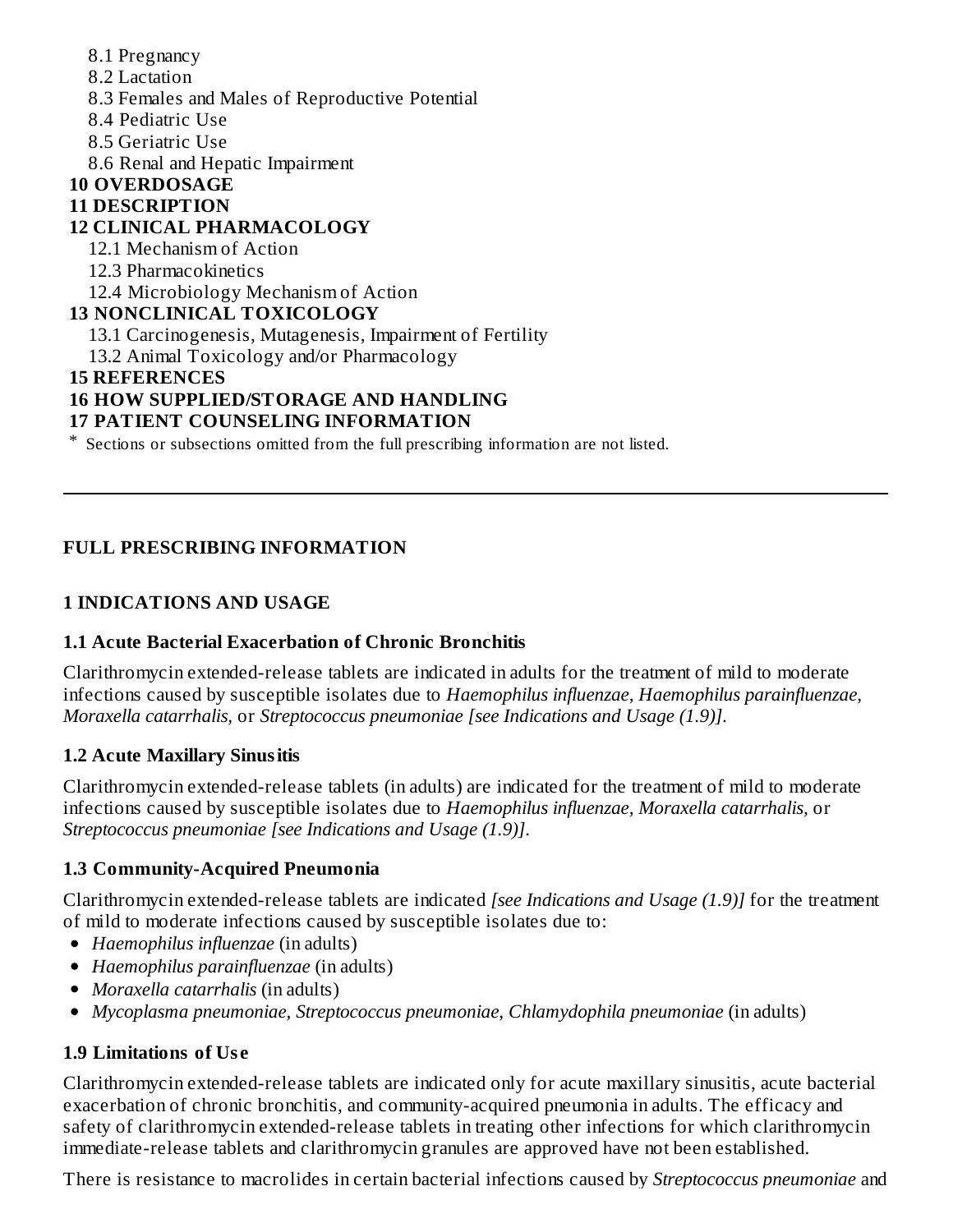There is resistance to macrolides in certain bacterial infections caused by *Streptococcus pneumoniae* and *Staphylococcus aureus*. Susceptibility testing should be performed when clinically indicated.

### **1.10 Usage**

To reduce the development of drug-resistant bacteria and maintain the effectiveness of clarithromycin and other antibacterial drugs, clarithromycin should be used only to treat or prevent infections that are proven or strongly suspected to be caused by susceptible bacteria. When culture and susceptibility information are available, they should be considered in selecting or modifying antibacterial therapy. In the absence of such data, local epidemiology and susceptibility patterns may contribute to the empiric selection of therapy.

# **2 DOSAGE AND ADMINISTRATION**

### **2.1 Important Administration Instructions**

Clarithromycin extended-release tablets should be taken with food. Swallow clarithromycin extendedrelease tablets whole; do not chew, break or crush clarithromycin extended-release tablets.

#### **2.2 Adult Dosage**

The recommended dosages of clarithromycin extended-release tablets for the treatment of mild to moderate infections in adults are listed in Table 1.

|                                                              | <b>Clarithromycin Extended-Release Tablets</b> |                        |  |
|--------------------------------------------------------------|------------------------------------------------|------------------------|--|
| Infection                                                    | Dosage (every 24<br>hours)                     | <b>Duration (days)</b> |  |
| Acute bacterial exacerbation of chronic<br><b>bronchitis</b> | 1 gram                                         |                        |  |
| Acute maxillary sinusitis                                    | 1 gram                                         | 14                     |  |
| Community-acquired pneumonia                                 | 1 gram                                         |                        |  |

#### **Table 1. Adult Dosage Guidelines**

### **2.6 Dosage Adjustment in Patients with Renal Impairment**

See Table 2 for dosage adjustment in patients with moderate or severe renal impairment with or without concomitant atazanavir or ritonavir-containing regimens *[see Drug Interactions (7)]*.

# **Table 2. Clarithromycin Dosage Adjustments in Patients with Renal Impairment**

|                                                                                                                                              | Recommended<br><b>Clarithromycin Dosage</b><br><b>Reduction</b> |
|----------------------------------------------------------------------------------------------------------------------------------------------|-----------------------------------------------------------------|
| Patients with severe renal impairment ( $CL_{cr}$ of <30 mL/min)                                                                             | Reduce the dosage of<br>Clarithromycin by 50%                   |
| Patients with moderate renal impairment ( $CL_{cr}$ of 30 to 60<br>mL/min) taking concomitant atazanavir or ritonavir-containing<br>regimens | Reduce the dosage of<br>Clarithromycin by 50%                   |
| Patients with severe renal impairment ( $CL_{cr}$ of <30 mL/min)<br>taking concomitant atazanavir or ritonavir-containing<br>regimens        | Reduce the dosage of<br>Clarithromycin by 75%                   |

# **2.7 Dosage Adjustment Due to Drug Interactions**

Decrease the dose of clarithromycin by 50% when co-administered with atazanavir *[see Drug*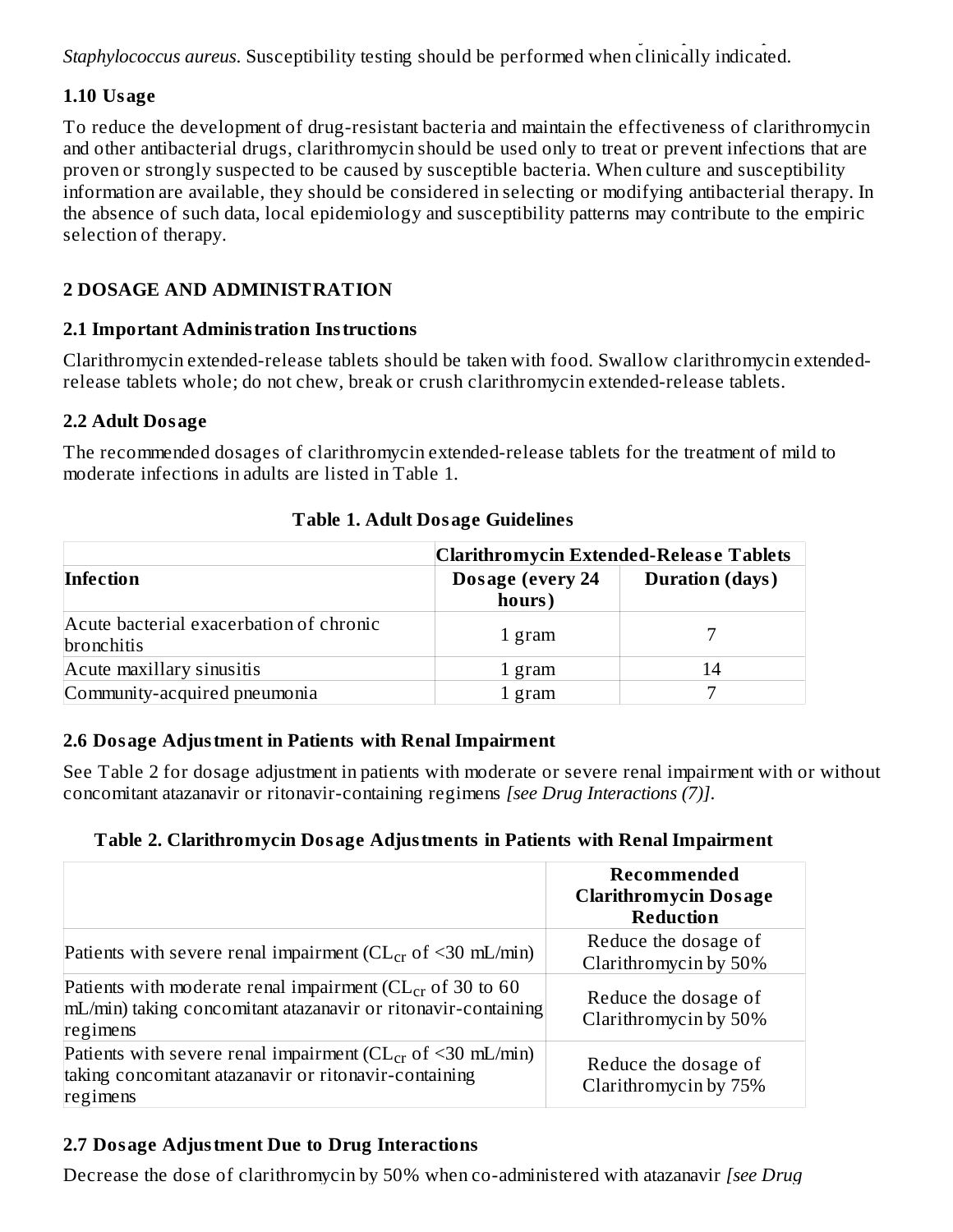*Interactions (7)]*. Dosage adjustments for other drugs when co-administered with clarithromycin may be recommended due to drug interactions *[see Drug Interactions (7)]*.

# **3 DOSAGE FORMS AND STRENGTHS**

Clarithromycin extended-release tablets are available as yellow, film-coated, oval-shaped tablets, debossed with "93" on one side and "7244" on the other side.

# **4 CONTRAINDICATIONS**

### **4.1 Hypers ensitivity**

Clarithromycin is contraindicated in patients with a known hypersensitivity to clarithromycin, erythromycin, or any of the macrolide antibacterial drugs *[see Warnings and Precautions (5.1)]*.

# **4.2 Cisapride and Pimozide**

Concomitant administration of clarithromycin with cisapride and pimozide is contraindicated *[see Drug Interactions (7)]*.

There have been postmarketing reports of drug interactions when clarithromycin is co-administered with cisapride or pimozide, resulting in cardiac arrhythmias (QT prolongation, ventricular tachycardia, ventricular fibrillation, and *torsades de pointes*) most likely due to inhibition of metabolism of these drugs by clarithromycin. Fatalities have been reported.

### **4.3 Cholestatic Jaundice/Hepatic Dysfunction**

Clarithromycin is contraindicated in patients with a history of cholestatic jaundice or hepatic dysfunction associated with prior use of clarithromycin.

# **4.4 Colchicine**

Concomitant administration of clarithromycin and colchicine is contraindicated in patients with renal or hepatic impairment.

# **4.5 Lomitapide, Lovastatin, and Simvastatin**

Concomitant administration of clarithromycin with lomitapide is contraindicated due to potential for markedly increased transaminases *[see Warnings and Precautions (5.4) and Drug Interactions (7)]*.

Concomitant administration of clarithromycin with HMG-CoA reductase inhibitors (statins) that are extensively metabolized by CYP3A4 (lovastatin or simvastatin), is contraindicated due to the increased risk of myopathy, including rhabdomyolysis *[see Warnings and Precautions (5.4) and Drug Interactions (7)]*.

# **4.6 Ergot Alkaloids**

Concomitant administration of clarithromycin and ergotamine or dihydroergotamine is contraindicated *[see Drug Interactions (7)]*.

# **4.7 Contraindications for Co-administered Drugs**

For information about contraindications of other drugs indicated in combination with clarithromycin, refer to their full prescribing information (contraindications section).

# **5 WARNINGS AND PRECAUTIONS**

# **5.1 Acute Hypers ensitivity Reactions**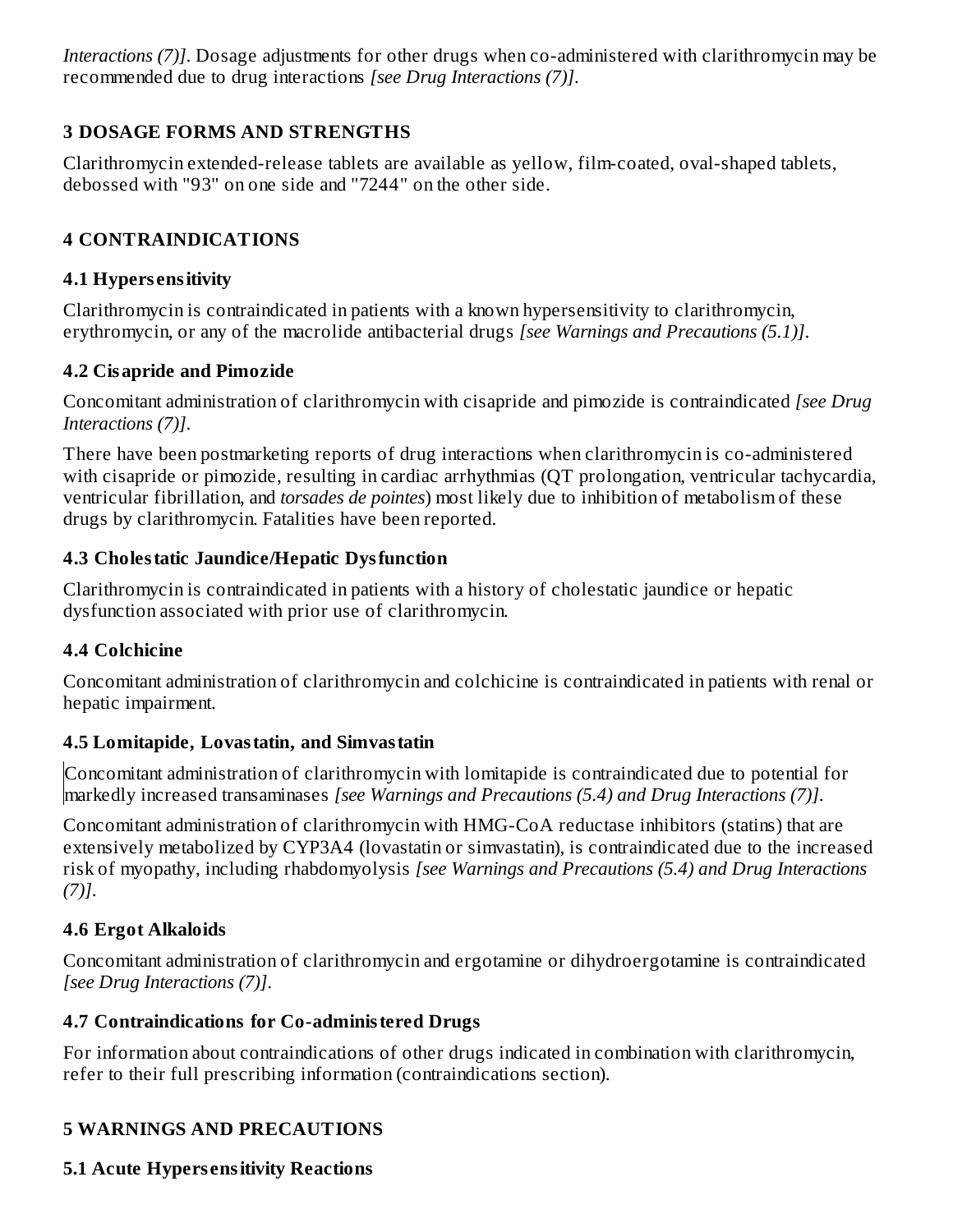In the event of severe acute hypersensitivity reactions, such as anaphylaxis, Stevens-Johnson Syndrome, toxic epidermal necrolysis, drug rash with eosinophilia and systemic symptoms (DRESS), Henoch-Schonlein purpura, and acute generalized exanthematous pustulosis, discontinue clarithromycin therapy immediately and institute appropriate treatment.

# **5.2 QT Prolongation**

Clarithromycin has been associated with prolongation of the QT interval and infrequent cases of arrhythmia. Cases of *torsades de pointes* have been spontaneously reported during postmarketing surveillance in patients receiving clarithromycin. Fatalities have been reported.

Avoid clarithromycin in the following patients:

- patients with known prolongation of the QT interval, ventricular cardiac arrhythmia, including *torsades de pointes*
- patients receiving drugs known to prolong the QT interval *[see also Contraindications (4.2)]*
- patients with ongoing proarrhythmic conditions such as uncorrected hypokalemia or  $\bullet$ hypomagnesemia, clinically significant bradycardia and in patients receiving Class IA (e.g., quinidine, procainamide, disopyramide) or Class III (dofetilide, amiodarone, sotalol) antiarrhythmic agents.

Elderly patients may be more susceptible to drug-associated effects on the QT interval *[see Use in Specific Populations (8.5)]*.

# **5.3 Hepatotoxicity**

Hepatic dysfunction, including increased liver enzymes, and hepatocellular and/or cholestatic hepatitis, with or without jaundice, has been reported with clarithromycin. This hepatic dysfunction may be severe and is usually reversible. In some instances, hepatic failure with fatal outcome has been reported and generally has been associated with serious underlying diseases and/or concomitant medications. Symptoms of hepatitis can include anorexia, jaundice, dark urine, pruritus, or tender abdomen. Discontinue clarithromycin immediately if signs and symptoms of hepatitis occur.

# **5.4 Serious Advers e Reactions Due to Concomitant Us e with Other Drugs**

Drugs metabolized by CYP3A4: Serious adverse reactions have been reported in patients taking clarithromycin concomitantly with CYP3A4 substrates. These include colchicine toxicity with colchicine; markedly increased transaminases with lomitapide; rhabdomyolysis with simvastatin, lovastatin, and atorvastatin; hypoglycemia and cardiac arrhyrhmias (e.g. *torsades de pointes*) with disopyramide; and hypotension and acute kidney injury with calcium channel blockers metabolized by CYP3A4 (e.g., verapamil, amlodipine, diltiazem, nifedipine). Most reports of acute kidney injury with calcium channel blockers metabolized by CYP3A4 involved elderly patients 65 years of age or older. Use clarithromycin with caution when administered concurrently with medications that induce the cytochrome CYP3A4 enzyme. The use of clarithromycin with lomitapide, simvastatin, lovastatin, ergotamine, or dihydroergotamine is contraindicated *[see Contraindications (4.5, 4.6) and Drug Interactions (7)]*.

Colchicine: Life-threatening and fatal drug interactions have been reported in patients treated with clarithromycin and colchicine. Clarithromycin is a strong CYP3A4 inhibitor and this interaction may occur while using both drugs at their recommended doses. If co-administration of clarithromycin and colchicine is necessary in patients with normal renal and hepatic function, reduce the dose of colchicine. Monitor patients for clinical symptoms of colchicine toxicity. Concomitant administration of clarithromycin and colchicine is contraindicated in patients with renal or hepatic impairment *[see Contraindications (4.4) and Drug Interactions (7)]*.

Lomitapide: Concomitant use of clarithromycin with lomitapide is contraindicated *[see Contraindications (4.5)]* Lomitapide is metabolized by CYP3A4, and concomitant treatment with clarithromycin increases the plasma concentration of lomitapide, which increases the risk of elevation in transaminases *[see Drug*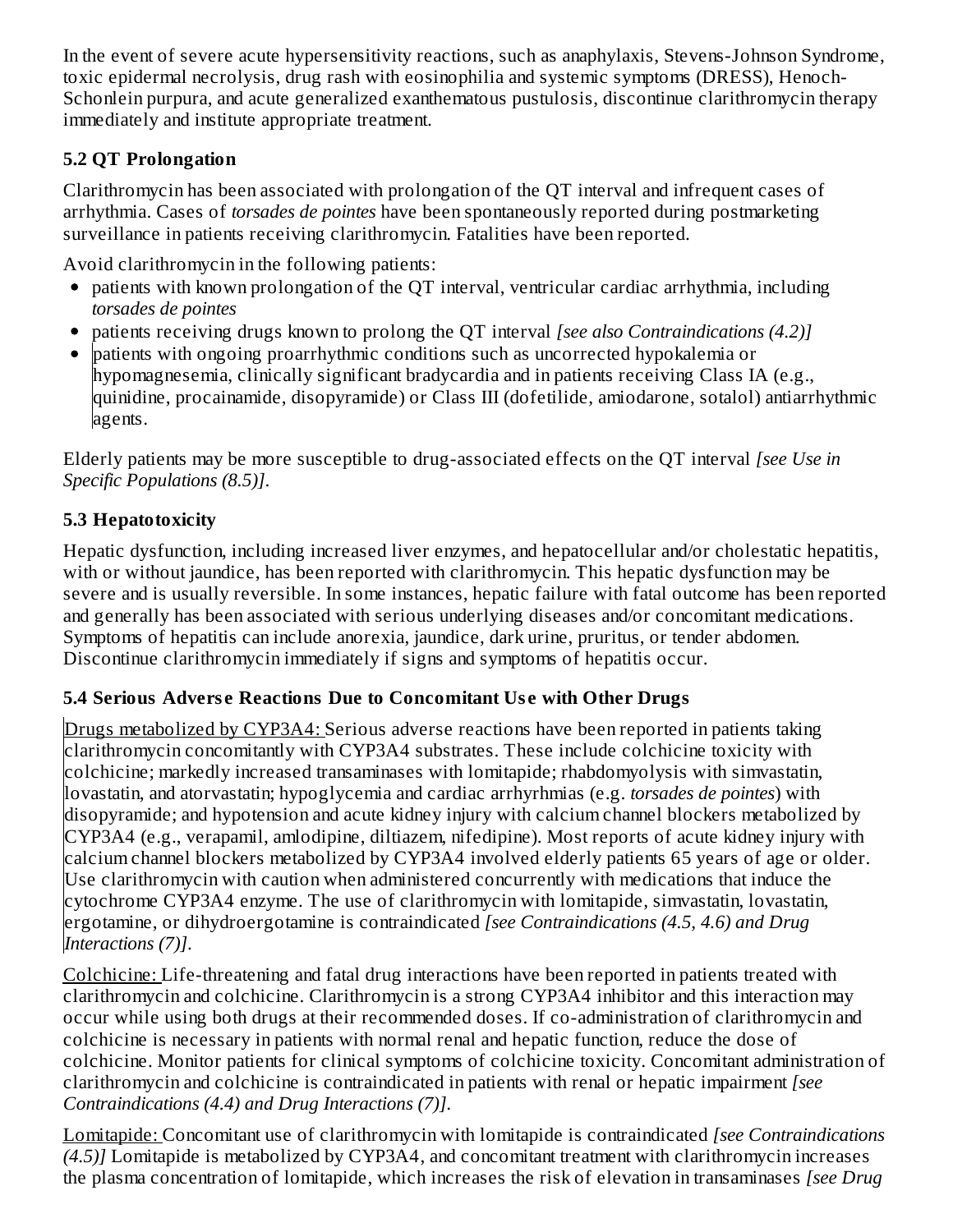*Interactions (7)]*. If treatment with clarithromycin cannot be avoided, therapy with lomitapide must be suspended during the course of treatment.

HMG-CoA Reductase Inhibitors (statins): Concomitant use of clarithromycin with lovastatin or simvastatin is contraindicated *[see Contraindications (4.5)]* as these statins are extensively metabolized by CYP3A4, and concomitant treatment with clarithromycin increases their plasma concentration, which increases the risk of myopathy, including rhabdomyolysis. Cases of rhabdomyolysis have been reported in patients taking clarithromycin concomitantly with these statins. If treatment with clarithromycin cannot be avoided, therapy with lovastatin or simvastatin must be suspended during the course of treatment.

Exercise caution when prescribing clarithromycin with atorvastatin or pravastatin. In situations where the concomitant use of clarithromycin with atorvastatin or pravastatin cannot be avoided, atorvastatin dose should not exceed 20 mg daily and pravastatin dose should not exceed 40 mg daily. Use of a statin that is not dependent on CYP3A metabolism (e.g. fluvastatin) can be considered. It is recommended to prescribe the lowest registered dose if concomitant use cannot be avoided.

Oral Hypoglycemic Agents/Insulin: The concomitant use of clarithromycin and oral hypoglycemic agents and/or insulin can result in significant hypoglycemia. With certain hypoglycemic drugs such as nateglinide, pioglitazone, repaglinide and rosiglitazone, inhibition of CYP3A enzyme by clarithromycin may be involved and could cause hypoglycemia when used concomitantly. Careful monitoring of glucose is recommended *[see Drug Interactions (7)]*.

Quetiapine: Use quetiapine and clarithromycin concomitantly with caution. Co-administration could result in increased quetiapine exposure and quetiapine related toxicities such as somnolence, orthostatic hypotension, altered state of consciousness, neuroleptic malignant syndrome, and QT prolongation. Refer to quetiapine prescribing information for recommendations on dose reduction if co-administered with CYP3A4 inhibitors such as clarithromycin *[see Drug Interactions (7)]*.

Oral Anticoagulants: There is a risk of serious hemorrhage and significant elevations in INR and prothrombin time when clarithromycin is co-administered with warfarin. Monitor INR and prothrombin times frequently while patients are receiving clarithromycin and oral anticoagulants concurrently *[see Drug Interactions (7)]*.

Benzodiazepines: Increased sedation and prolongation of sedation have been reported with concomitant administration of clarithromycin and triazolobenzodiazepines, such as triazolam and midazolam *[see Drug Interactions (7)]*.

### **5.5 All-Caus e Mortality in Patients with Coronary Artery Dis eas e 1 to 10 Years after Clarithromycin Exposure**

In one clinical trial evaluating treatment with clarithromycin on outcomes in patients with coronary artery disease, an increase in risk of all-cause mortality one year or more after the end of treatment was observed in patients randomized to receive clarithromycin.<sup>1</sup> Clarithromycin for treatment of coronary artery disease is not an approved indication. The cause of the increased risk has not been established. Other epidemiologic studies evaluating this risk have shown variable results *[see Adverse Reactions (6.1)]*. Consider balancing this potential risk with the treatment benefits when prescribing clarithromycin in patients who have suspected or confirmed coronary artery disease.

# **5.6** *Clostridium difficile* **Associated Diarrhea**

*Clostridium difficile* associated diarrhea (CDAD) has been reported with use of nearly all antibacterial agents, including clarithromycin, and may range in severity from mild diarrhea to fatal colitis. Treatment with antibacterial agents alters the normal flora of the colon leading to overgrowth of *C. difficile*.

*C. difficile* produces toxins A and B which contribute to the development of CDAD. Hypertoxin producing strains of *C. difficile* cause increased morbidity and mortality, as these infections can be refractory to antimicrobial therapy and may require colectomy. CDAD must be considered in all patients who present with diarrhea following antibacterial use. Careful medical history is necessary since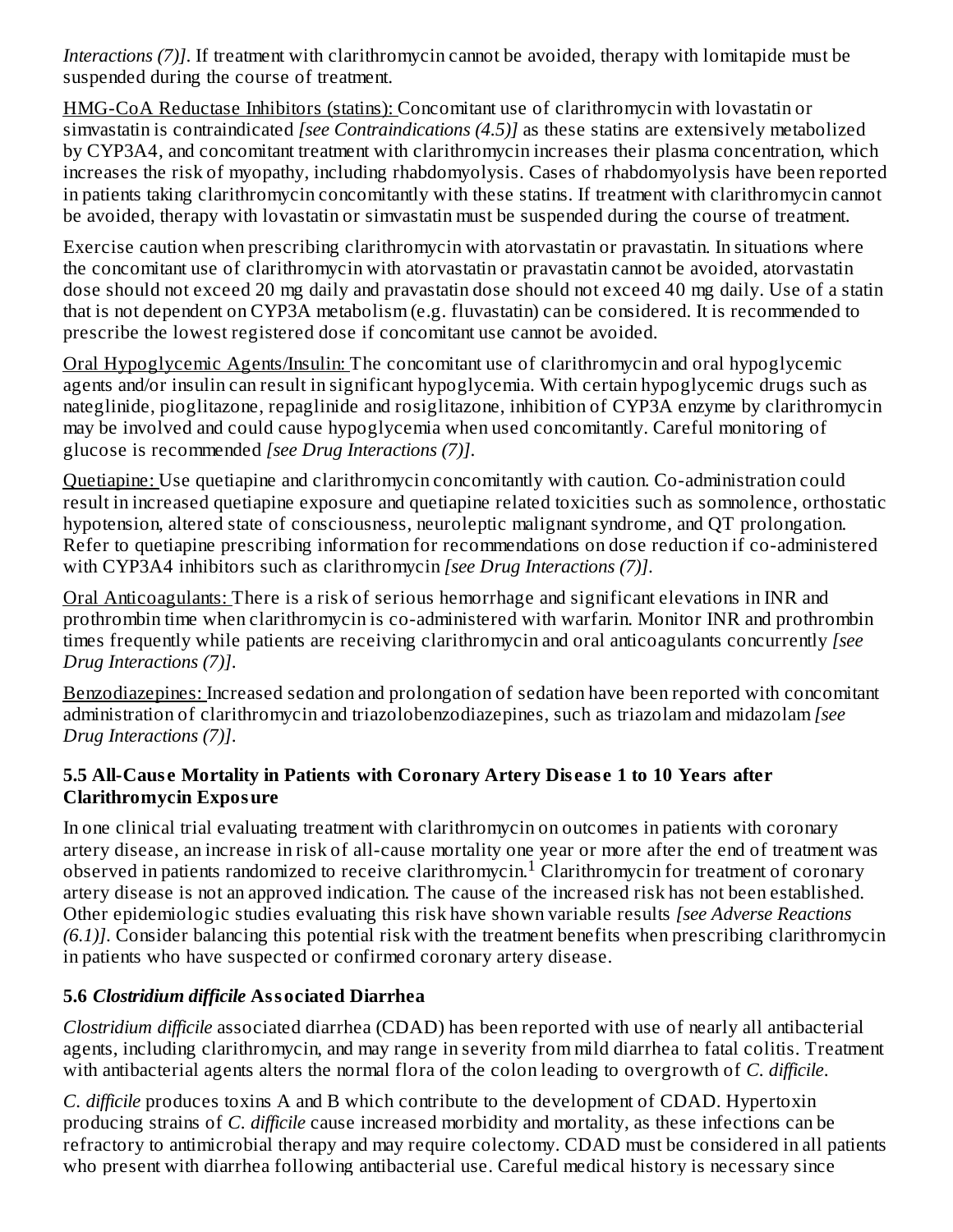CDAD has been reported to occur over two months after the administration of antibacterial agents.

If CDAD is suspected or confirmed, ongoing antibacterial use not directed against *C. difficile* may need to be discontinued. Appropriate fluid and electrolyte management, protein supplementation, antibacterial treatment of *C. difficile*, and surgical evaluation should be instituted as clinically indicated.

# **5.7 Embryo-Fetal Toxicity**

Based on findings from animal studies, Clarithromycin is not recommended for use in pregnant women except in clinical circumstances where no alternative therapy is appropriate. If clarithromycin is used during pregnancy, or if pregnancy occurs while the patient is taking this drug, the patient should be apprised of the potential hazard to the fetus. Clarithromycin demonstrated adverse effects on pregnancy outcome and/or embryo-fetal development, including fetal malformations, in pregnant animals administered oral clarithromycin *[see Use in Specific Populations (8.1)]*.

# **5.8 Exacerbation of Myasthenia Gravis**

Exacerbation of symptoms of myasthenia gravis and new onset of symptoms of myasthenic syndrome has been reported in patients receiving clarithromycin therapy.

# **5.9 Development of Drug Resistant Bacteria**

Prescribing clarithromycin in the absence of a proven or strongly suspected bacterial infection or a prophylactic indication is unlikely to provide benefit to the patient and increases the risk of the development of drug-resistant bacteria.

# **6 ADVERSE REACTIONS**

The following serious adverse reactions are described below and elsewhere in the labeling:

- Acute Hypersensitivity Reactions *[see Warnings and Precautions (5.1)]*
- QT Prolongation *[see Warnings and Precautions (5.2)]*
- Hepatotoxicity *[see Warnings and Precautions (5.3)]*
- Serious Adverse Reactions Due to Concomitant Use with Other Drugs *[see Warnings and Precautions (5.4)]*
- *Clostridium difficile* Associated Diarrhea *[see Warnings and Precautions (5.6)]*
- Exacerbation of Myasthenia Gravis *[see Warnings and Precautions (5.8)]*

# **6.1 Clinical Trials Experience**

Because clinical studies are conducted under widely varying conditions, adverse reaction rates observed in the clinical studies of a drug cannot be directly compared to rates in the clinical studies of another drug and may not reflect the rates observed in practice.

Based on pooled data across all indications, the most frequent adverse reactions for both adult and pediatric populations observed in clinical trials are abdominal pain, diarrhea, nausea, vomiting and dysgeusia. Also reported were dyspepsia, liver function test abnormal, anaphylactic reaction, candidiasis, headache, insomnia, and rash.

# Gastrointestinal Adverse Reactions

In the acute exacerbation of chronic bronchitis and acute maxillary sinusitis studies overall gastrointestinal adverse reactions were reported by a similar proportion of patients taking either clarithromycin immediate-release tablets or clarithromycin extended-release tablets; however, patients taking clarithromycin extended-release tablets reported significantly less severe gastrointestinal symptoms compared to patients taking clarithromycin immediate-release tablets. In addition, patients taking clarithromycin extended-release tablets had significantly fewer premature discontinuations for drug-related gastrointestinal or abnormal taste adverse reactions compared to clarithromycin immediaterelease tablets.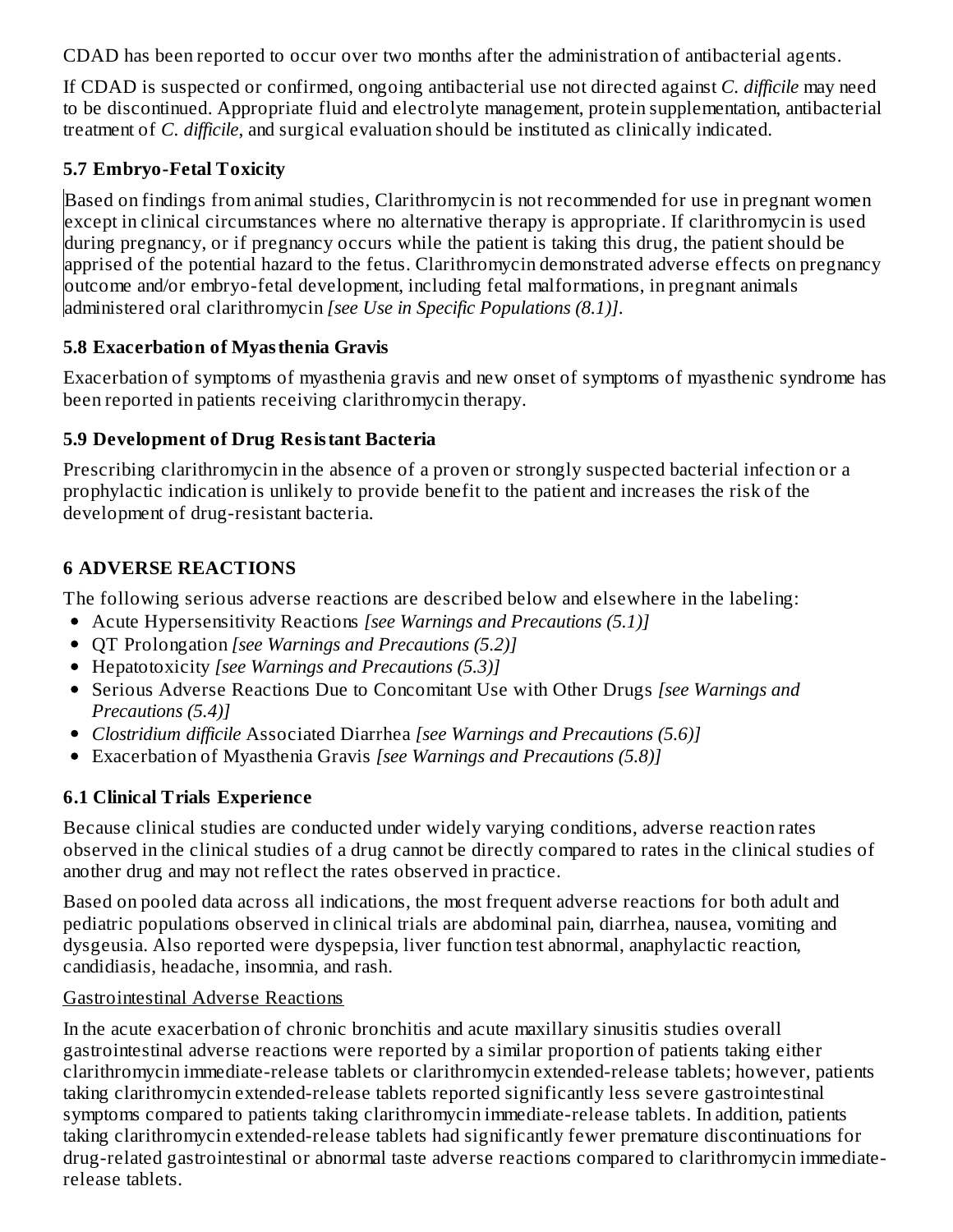### All-Cause Mortality in Patients with Coronary Artery Disease 1 to 10 Years Following Clarithromycin Exposure

In one clinical trial evaluating treatment with clarithromycin on outcomes in patients with coronary artery disease, an increase in risk of all-cause mortality was observed in patients randomized to clarithromycin. Clarithromycin for treatment of coronary artery disease is not an approved indication. Patients were treated with clarithromycin or placebo for 14 days and observed for primary outcome events (e.g., all-cause mortality or non-fatal cardiac events) for several years.<sup>1</sup> A numerically higher number of primary outcome events in patients randomized to receive clarithromycin was observed with a hazard ratio of 1.06 (95% confidence interval 0.98 to 1.14). However, at follow-up 10 years posttreatment, there were 866 (40%) deaths in the clarithromycin group and 815 (37%) deaths in the placebo group that represented a hazard ratio for all-cause mortality of 1.10 (95% confidence interval 1.00 to 1.21). The difference in the number of deaths emerged after one year or more after the end of treatment.

The cause of the difference in all-cause mortality has not been established. Other epidemiologic studies evaluating this risk have shown variable results *[see Warnings and Precautions (5.5)]*.

# **6.2 Postmarketing Experience**

The following adverse reactions have been identified during post-approval use of clarithromycin. Because these reactions are reported voluntarily from a population of uncertain size, it is not always possible to reliably estimate their frequency or establish a causal relationship to drug exposure.

*Blood and Lymphatic System:* Thrombocytopenia, agranulocytosis

*Cardiac:* Ventricular arrhythmia, ventricular tachycardia, *torsades de pointes*

*Ear and Labyrinth:* Deafness was reported chiefly in elderly women and was usually reversible.

*Gastrointestinal:* Pancreatitis acute, tongue discoloration, tooth discoloration was reported and was usually reversible with professional cleaning upon discontinuation of the drug.

There have been reports of clarithromycin extended-release tablets in the stool, many of which have occurred in patients with anatomic (including ileostomy or colostomy) or functional gastrointestinal disorders with shortened GI transit times. In several reports, tablet residues have occurred in the context of diarrhea. It is recommended that patients who experience tablet residue in the stool and no improvement in their condition should be switched to a different clarithromycin formulation (e.g. suspension) or another antibacterial drug.

*Hepatobiliary:* Hepatic failure, jaundice hepatocellular. Adverse reactions related to hepatic dysfunction have been reported with clarithromycin *[see Warnings and Precautions (5.2)]*.

*Infections and Infestations:* Pseudomembranous colitis *[see Warnings and Precautions (5.6)]*

*Immune System:* Anaphylactic reactions, angioedema

*Investigations:* Prothrombin time prolonged, white blood cell count decreased, international normalized ratio increased. Abnormal urine color has been reported, associated with hepatic failure.

*Metabolism and Nutrition:* Hypoglycemia has been reported in patients taking oral hypoglycemic agents or insulin.

*Musculoskeletal and Connective Tissue:* Myopathy rhabdomyolysis was reported and in some of the reports, clarithromycin was administered concomitantly with statins, fibrates, colchicine or allopurinol *[see Contraindications (4.5) and Warnings and Precautions (5.4)]*.

*Nervous System:* Parosmia, anosmia, ageusia, paresthesia and convulsions

*Psychiatric:* Abnormal behavior, confusional state, depersonalization, disorientation, hallucination, depression, manic behavior, abnormal dream, psychotic disorder. These disorders usually resolve upon discontinuation of the drug.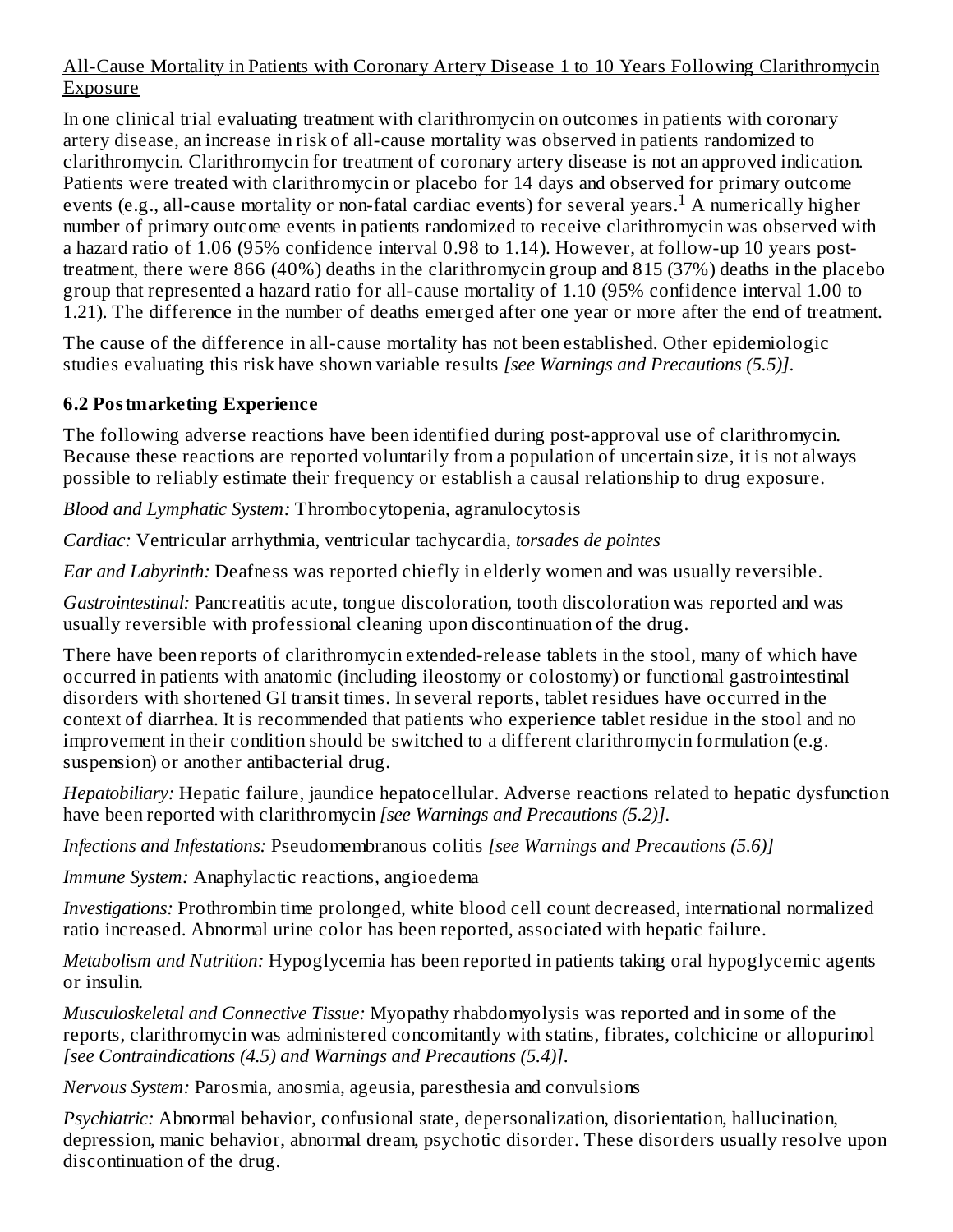*Renal and Urinary:* Nephritis interstitial, renal failure

*Skin and Subcutaneous Tissue:* Stevens-Johnson syndrome, toxic epidermal necrolysis, drug rash with eosinophilia and systemic symptoms (DRESS), Henoch-Schonlein purpura, acne, acute generalized exanthematous pustulosis

*Vascular:* Hemorrhage

# **7 DRUG INTERACTIONS**

Co-administration of clarithromycin is known to inhibit CYP3A, and a drug primarily metabolized by CYP3A may be associated with elevations in drug concentrations that could increase or prolong both therapeutic and adverse effects of the concomitant drug.

Clarithromycin should be used with caution in patients receiving treatment with other drugs known to be CYP3A enzyme substrates, especially if the CYP3A substrate has a narrow safety margin (e.g., carbamazepine) and/or the substrate is extensively metabolized by this enzyme. Adjust dosage when appropriate and monitor serum concentrations of drugs primarily metabolized by CYP3A closely in patients concurrently receiving clarithromycin.

| Drugs That Are Affected By                                                                                             | Recommendation | Comments                                                                                                                                                                                                                                                                                                                                                                                                                                                                                                                                                                                                                                                                                                                                                                                                                                                                                                                                                                                               |
|------------------------------------------------------------------------------------------------------------------------|----------------|--------------------------------------------------------------------------------------------------------------------------------------------------------------------------------------------------------------------------------------------------------------------------------------------------------------------------------------------------------------------------------------------------------------------------------------------------------------------------------------------------------------------------------------------------------------------------------------------------------------------------------------------------------------------------------------------------------------------------------------------------------------------------------------------------------------------------------------------------------------------------------------------------------------------------------------------------------------------------------------------------------|
| Clarithromycin<br>Antiarrhythmics:<br>Disopyramide<br>Quinidine<br>Dofetilide<br>Amiodarone<br>Sotalol<br>Procainamide |                | Disopyramide, Quinidine: There<br>have been postmarketing reports of<br>torsades de pointes occurring with<br>concurrent use of clarithromycin and<br>quinidine or disopyramide.<br>Electrocardiograms should be<br>monitored for QTc prolongation<br>during coadministration of<br>clarithromycin with these drugs [see<br>Warnings and Precautions (5.3)].<br>Serum concentrations of these<br>medications should also be<br>Not Recommended monitored. There have been<br>spontaneous or published reports of<br>CYP3A based interactions of<br>clarithromycin with disopyramide<br>and quinidine.<br>There have been postmarketing<br>reports of hypoglycemia with the<br>concomitant administration of<br>clarithromycin and disopyramide.<br>Therefore, blood glucose levels<br>should be monitored during<br>concomitant administration of<br>clarithromycin and disopyramide.<br>Digoxin: Digoxin is a substrate for<br>P-glycoprotein (Pgp) and<br>clarithromycin is known to inhibit<br>Pgp. |

### **Table 8: Clinically Significant Drug Interactions with Clarithromycin**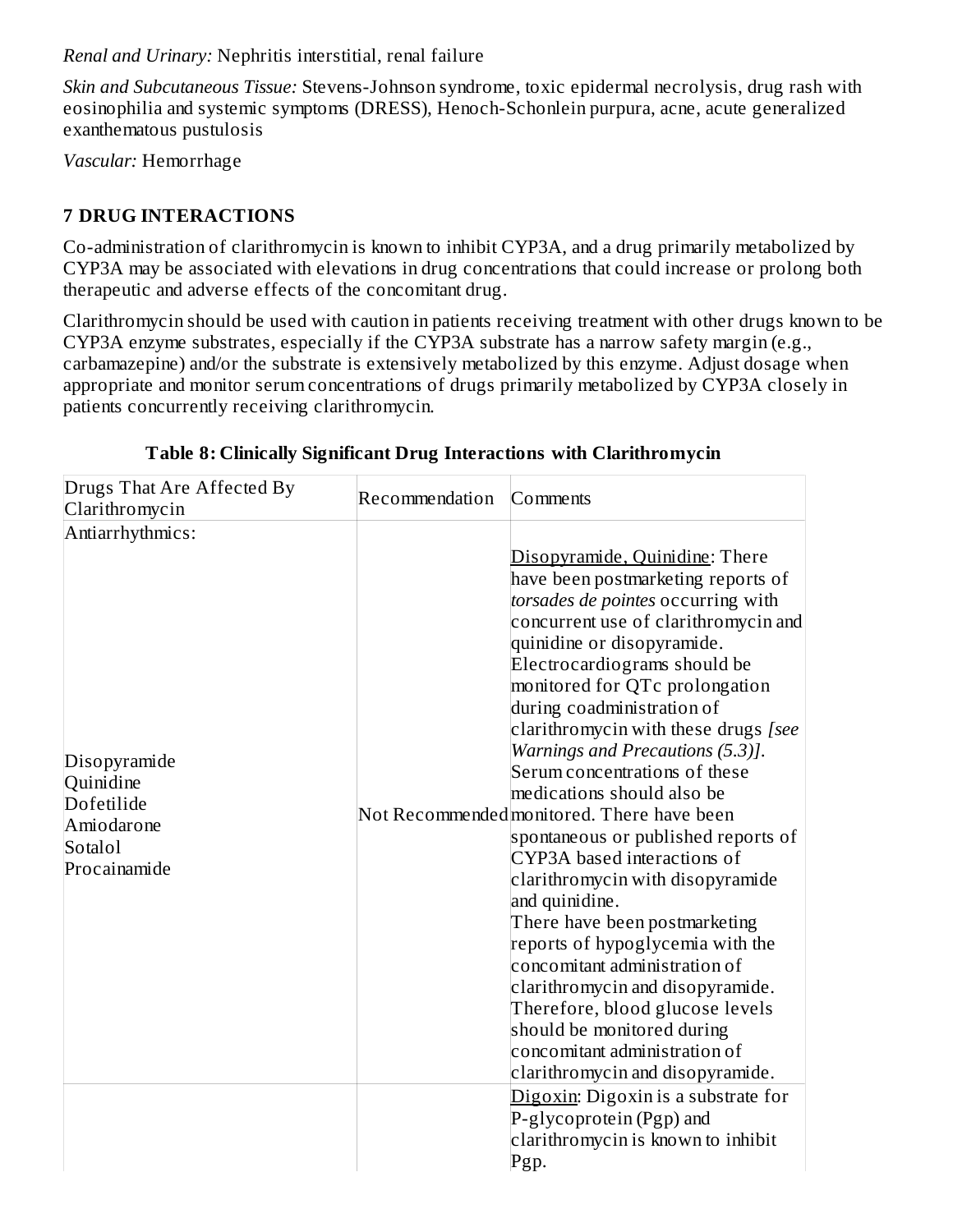| Digoxin<br>Oral Anticoagulants: | <b>Use With Caution</b> | When clarithromycin and digoxin are<br>co- administered, inhibition of Pgp<br>by clarithromycin may lead to<br>increased exposure of digoxin.<br>Elevated digoxin serum<br>concentrations in patients receiving<br>clarithromycin and digoxin<br>concomitantly have been reported in<br>postmarketing surveillance. Some<br>patients have shown clinical signs<br>consistent with digoxin toxicity,<br>including potentially fatal<br>arrhythmias. Monitoring of serum<br>digoxin concentrations should be<br>considered, especially for patients<br>with digoxin concentrations in the<br>upper therapeutic range. |
|---------------------------------|-------------------------|---------------------------------------------------------------------------------------------------------------------------------------------------------------------------------------------------------------------------------------------------------------------------------------------------------------------------------------------------------------------------------------------------------------------------------------------------------------------------------------------------------------------------------------------------------------------------------------------------------------------|
|                                 |                         | Oral anticoagulants: Spontaneous                                                                                                                                                                                                                                                                                                                                                                                                                                                                                                                                                                                    |
| Warfarin                        | <b>Use With Caution</b> | reports in the postmarketing period<br>suggest that concomitant<br>administration of clarithromycin and<br>oral anticoagulants may potentiate<br>the effects of the oral<br>anticoagulants. Prothrombin times<br>should be carefully monitored while<br>patients are receiving clarithromycin<br>and oral anticoagulants<br>simultaneously [see Warnings and<br>Precautions (5.4)].                                                                                                                                                                                                                                 |
| Antiepileptics:                 |                         |                                                                                                                                                                                                                                                                                                                                                                                                                                                                                                                                                                                                                     |
| Carbamazepine                   | Use With Caution        | Carbamazepine: Concomitant<br>administration of single doses of<br>clarithromycin and carbamazepine<br>has been shown to result in<br>increased plasma concentrations of<br>carbamazepine. Blood level<br>monitoring of carbamazepine may be<br>considered. Increased serum<br>concentrations of carbamazepine                                                                                                                                                                                                                                                                                                      |
|                                 |                         | were observed in clinical trials with<br>clarithromycin. There have been<br>spontaneous or published reports of<br>CYP3A based interactions of<br>clarithromycin with carbamazepine.                                                                                                                                                                                                                                                                                                                                                                                                                                |
| Antifungals:                    |                         |                                                                                                                                                                                                                                                                                                                                                                                                                                                                                                                                                                                                                     |
|                                 |                         | <u>Itraconazole: Both clarithromycin</u><br>and itraconazole are substrates and<br>inhibitors of CYP3A, potentially<br>leading to a bi-directional drug<br>interaction when administered<br>concomitantly (see also Itraconazole                                                                                                                                                                                                                                                                                                                                                                                    |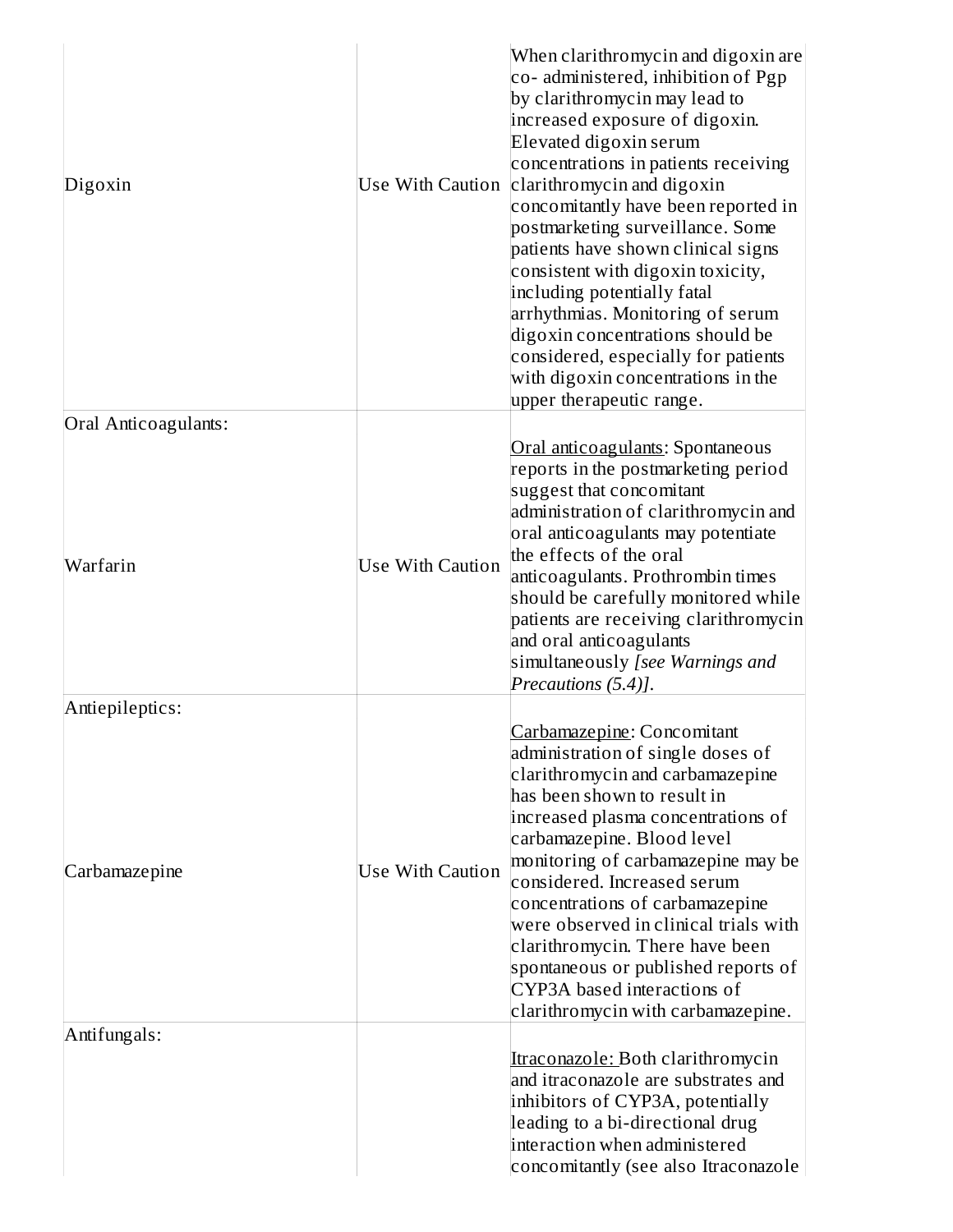| Itraconazole<br>Fluconazole                                                       | <b>Use With Caution</b><br>No Dose | under "Drugs That Affect<br>Clarithromycin" in the table below).<br>Clarithromycin may increase the<br>plasma concentrations of<br>itraconazole. Patients taking<br>itraconazole and clarithromycin<br>concomitantly should be monitored<br>closely for signs or symptoms of<br>increased or prolonged adverse<br>reactions.<br>Fluconazole: [see Pharmacokinetics |
|-----------------------------------------------------------------------------------|------------------------------------|--------------------------------------------------------------------------------------------------------------------------------------------------------------------------------------------------------------------------------------------------------------------------------------------------------------------------------------------------------------------|
|                                                                                   | Adjustment                         | (12.3)                                                                                                                                                                                                                                                                                                                                                             |
| Anti-Gout Agents:<br>Colchicine (in patients with renal or<br>hepatic impairment) | Contraindicated                    | Colchicine: Colchicine is a<br>substrate for both CYP3A and the<br>efflux transporter, P-glycoprotein<br>(Pgp). Clarithromycin and other<br>macrolides are known to inhibit<br>CYP3A and Pgp. The dose of                                                                                                                                                          |
| Colchicine (in patients with normal<br>renal and hepatic function)                | <b>Use With Caution</b>            | colchicine should be reduced when<br>co-administered with clarithromycin<br>in patients with normal renal and<br>hepatic function [see<br>Contraindications (4.4) and Warnings<br>and Precautions (5.4)].                                                                                                                                                          |
| Antipsychotics:                                                                   |                                    |                                                                                                                                                                                                                                                                                                                                                                    |
| Pimozide                                                                          | Contraindicated                    | Pimozide: [See Contraindications<br>(4.2)<br>Quetiapine: Quetiapine is a substrate<br>for CYP3A4, which is inhibited by<br>clarithromycin. Co- administration<br>with clarithromycin could result in<br>increased quetiapine exposure and<br>possible quetiapine related<br>toxicities. There have been<br>postmarketing reports of                                |
| Quetiapine                                                                        |                                    | somnolence, orthostatic<br>hypotension, altered state of<br>consciousness, neuroleptic<br>malignant syndrome, and QT<br>prolongation during concomitant<br>administration. Refer to quetiapine<br>prescribing information for<br>recommendations on dose reduction<br>if co- administered with CYP3A4<br>inhibitors such as clarithromycin.                        |
| Antispasmodics:                                                                   |                                    | Tolterodine: The primary route of<br>metabolism for tolterodine is via<br>CYP2D6. However, in a subset of<br>the population devoid of CYP2D6,<br>the identified pathway of metabolism                                                                                                                                                                              |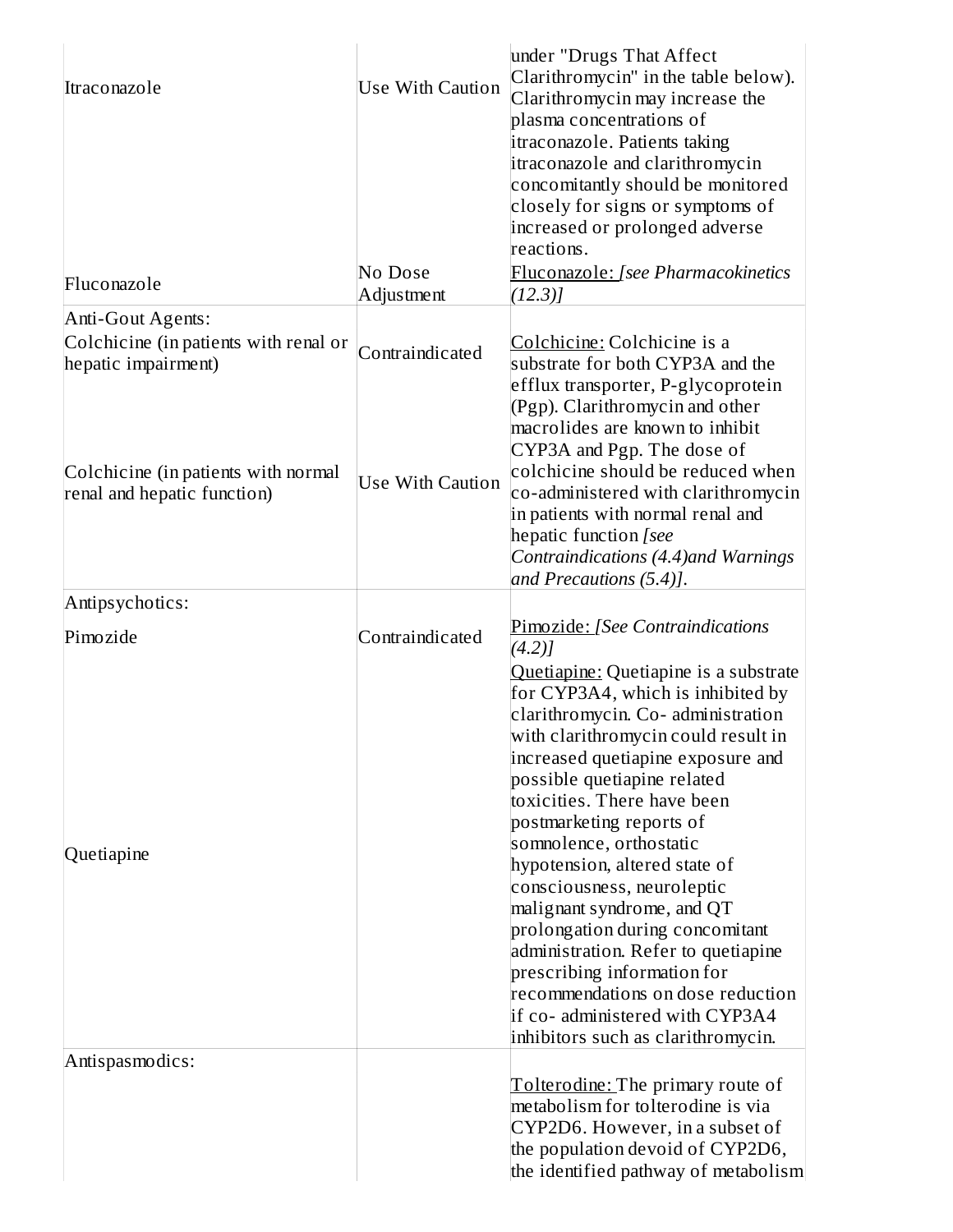| Tolterodine (patients deficient in<br>CYP2D6 activity)    | <b>Use With Caution</b> | is via CYP3A. In this population<br>subset, inhibition of CYP3A results<br>in significantly higher serum<br>concentrations of tolterodine.<br>Tolterodine 1 mg twice daily is<br>recommended in patients deficient in<br>CYP2D6 activity (poor<br>metabolizers) when co-administered<br>with clarithromycin. |
|-----------------------------------------------------------|-------------------------|--------------------------------------------------------------------------------------------------------------------------------------------------------------------------------------------------------------------------------------------------------------------------------------------------------------|
| Antivirals:                                               |                         |                                                                                                                                                                                                                                                                                                              |
| Atazanavir                                                | <b>Use With Caution</b> | Atazanavir: Both clarithromycin and<br>atazanavir are substrates and<br>inhibitors of CYP3A, and there is<br>evidence of a bi-directional drug<br>interaction (see Atazanavir under<br>"Drugs That Affect Clarithromycin"<br>in the table below) [see<br>Pharmacokinetics (12.3)].                           |
|                                                           |                         | Saquinavir: Both clarithromycin and<br>saquinavir are substrates and<br>inhibitors of CYP3A and there is                                                                                                                                                                                                     |
| Saquinavir (in patients with<br>decreased renal function) |                         | evidence of a bi-directional drug<br>interaction (see Saquinavir under                                                                                                                                                                                                                                       |
|                                                           |                         | "Drugs That Affect Clarithromycin"<br>in the table below) [see<br>Pharmacokinetics (12.3)].                                                                                                                                                                                                                  |
| Ritonavir<br>Etravirine                                   |                         | Ritonavir, Etravirine: (see Ritonavir<br>and Etravirine under "Drugs That<br>Affect Clarithromycin" in the table<br>below) [see Pharmacokinetics<br>$(12.3)$ ].                                                                                                                                              |
| Maraviroc                                                 |                         | Maraviroc: Clarithromycin may<br>result in increases in maraviroc<br>exposures by inhibition of CYP3A<br>metabolism. See Selzentry <sup>®</sup><br>prescribing information for dose<br>recommendation when given with<br>strong CYP3A inhibitors such as<br>clarithromycin.                                  |
|                                                           |                         | <b>Boceprevir: Both clarithromycin and</b><br>boceprevir are substrates and<br>inhibitors of CYP3A, potentially                                                                                                                                                                                              |
| Boceprevir (in patients with normal<br>renal function)    | No Dose                 | leading to a bi-directional drug                                                                                                                                                                                                                                                                             |
| Didanosine                                                | Adjustment              | interaction when co- administered.<br>No dose adjustments are necessary<br>for patients with normal renal<br>function (see Victrelis <sup>®</sup> prescribing<br>information).                                                                                                                               |
|                                                           |                         | Zidovudine: Simultaneous oral<br>administration of clarithromycin<br>immediate-release tablets and<br>zidovudine to HIV-infected adult                                                                                                                                                                       |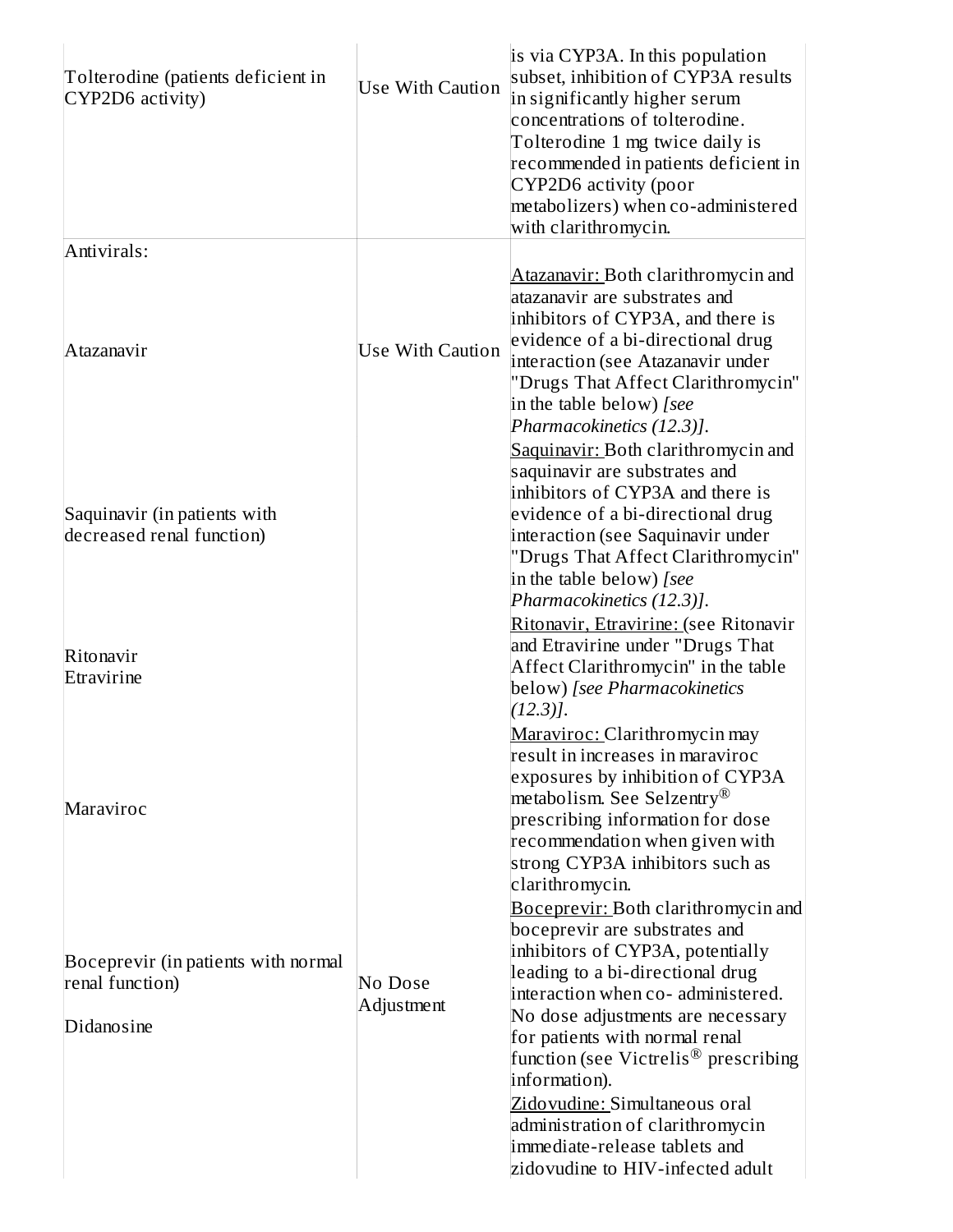| Zidovudine                                                        |                  | patients may result in decreased<br>steady-state zidovudine<br>concentrations. Administration of<br>clarithromycin and zidovudine<br>should be separated by at least two<br>hours [see Pharmacokinetics (12.3)].<br>The impact of co-administration of<br>clarithromycin extended-release<br>tablets or granules and zidovudine<br>has not been evaluated.           |
|-------------------------------------------------------------------|------------------|----------------------------------------------------------------------------------------------------------------------------------------------------------------------------------------------------------------------------------------------------------------------------------------------------------------------------------------------------------------------|
| Calcium Channel Blockers:                                         |                  |                                                                                                                                                                                                                                                                                                                                                                      |
| Verapamil                                                         | Use With Caution | <u> Verapamil: Hypotension,</u><br>bradyarrhythmias, and lactic acidosis<br>have been observed in patients<br>receiving concurrent verapamil, [see<br>Warnings and Precautions (5.4)].                                                                                                                                                                               |
| Amlodipine<br>Diltiazem                                           |                  | Amlodipine, Diltiazem: [See<br>Warnings and Precautions (5.4)]<br>Nifedipine: Nifedipine is a substrate<br>for CYP3A. Clarithromycin and<br>other macrolides are known to<br>inhibit CYP3A. There is potential of<br>CYP3A- mediated interaction                                                                                                                     |
| Nifedipine                                                        |                  | between nifedipine and<br>clarithromycin. Hypotension and<br>peripheral edema were observed<br>when clarithromycin was taken<br>concomitantly with nifedipine [see<br>Warnings and Precautions (5.4)].                                                                                                                                                               |
| Ergot Alkaloids:                                                  |                  |                                                                                                                                                                                                                                                                                                                                                                      |
| Ergotamine<br>Dihydroergotamine                                   | Contraindicated  | Ergotamine, Dihydroergotamine:<br>Postmarketing reports indicate that<br>coadministration of clarithromycin<br>with ergotamine or<br>dihydroergotamine has been<br>associated with acute ergot toxicity<br>characterized by vasospasm and<br>ischemia of the extremities and other<br>tissues including the central nervous<br>system [see Contraindications (4.6)]. |
| Gastroprokinetic Agents:                                          |                  |                                                                                                                                                                                                                                                                                                                                                                      |
| Cisapride                                                         | Contraindicated  | Cisapride: [See Contraindications<br>$(4.2)$ ]                                                                                                                                                                                                                                                                                                                       |
| Lipid-lowering agents:<br>Lomitapide<br>Lovastatin<br>Simvastatin | Contraindicated  | Lomitapide, Lovastatin, Simvastatin:<br>Clarithromycin may increase the<br>exposure of these drugs by<br>inhibition of CYP3A metabolism.<br>thereby increasing the risk of<br>toxicities from these drugs [See<br>Contraindications (4.5) and Warnings<br>and Precautions (5.4)]                                                                                     |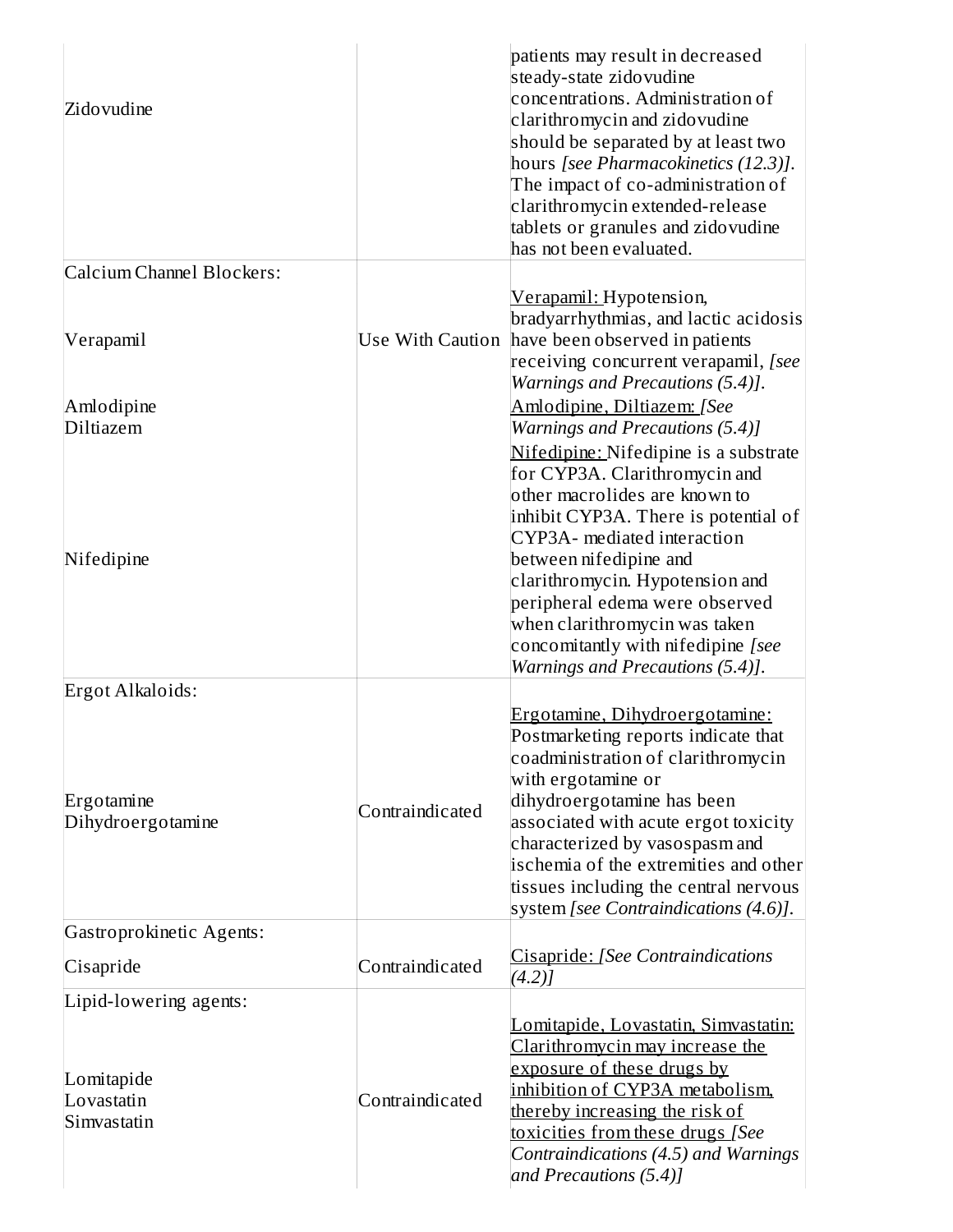| Atorvastatin                  | <b>Use With Caution</b> |                                                                                                                |
|-------------------------------|-------------------------|----------------------------------------------------------------------------------------------------------------|
| Pravastatin                   |                         | Atorvastatin, Pravastatin, Fluvastatin:<br>[See Contraindications (4.5) and<br>Warnings and Precautions (5.4)] |
| Fluvastatin                   | No Dose<br>Adjustment   |                                                                                                                |
| Hypoglycemic Agents:          |                         |                                                                                                                |
| Nateglinide                   |                         | Nateglinide, Pioglitazone,                                                                                     |
| Pioglitazone<br>Repaglinide   | Use With Caution        | Repaglinide, Rosiglitazone: [See<br>Warnings and Precautions (5.4) and                                         |
| Rosiglitazone                 |                         | Adverse Reactions (6.2)]                                                                                       |
|                               |                         | <b>Insulin:</b> [See Warnings and                                                                              |
| Insulin                       |                         | Precautions (5.4) and Adverse                                                                                  |
|                               |                         | Reactions (6.2)]                                                                                               |
| Immuno suppressants:          |                         |                                                                                                                |
|                               |                         | Cyclosporine: There have been                                                                                  |
| Cyclosporine                  | <b>Use With Caution</b> | spontaneous or published reports of<br>CYP3A based interactions of                                             |
|                               |                         | clarithromycin with cyclosporine.                                                                              |
|                               |                         | Tacrolimus: There have been                                                                                    |
| Tacrolimus                    |                         | spontaneous or published reports of                                                                            |
|                               |                         | CYP3A based interactions of                                                                                    |
|                               |                         | clarithromycin with tacrolimus.                                                                                |
| Phosphodiesterase inhibitors: |                         |                                                                                                                |
|                               |                         | Sildenafil, Tadalafil, Vardenafil:<br>Each of these phosphodiesterase                                          |
|                               |                         | inhibitors is primarily metabolized                                                                            |
|                               |                         | by CYP3A, and CYP3A will be                                                                                    |
|                               |                         | inhibited by concomitant                                                                                       |
|                               |                         | administration of clarithromycin.                                                                              |
|                               |                         | Co-administration of clarithromycin<br>with sildenafil, tadalafil, or                                          |
|                               |                         | vardenafil will result in increased                                                                            |
| Sildenafil<br>Tadalafil       | <b>Use With Caution</b> | exposure of these                                                                                              |
| Vardenafil                    |                         | phosphodiesterase inhibitors. Co-                                                                              |
|                               |                         | administration of these                                                                                        |
|                               |                         | phosphodiesterase inhibitors with<br>clarithromycin is not recommended.                                        |
|                               |                         | Increased systemic exposure of                                                                                 |
|                               |                         | these drugs may occur with                                                                                     |
|                               |                         | clarithromycin; reduction of dosage                                                                            |
|                               |                         | for phosphodiesterase inhibitors                                                                               |
|                               |                         | should be considered (see their<br>respective prescribing information).                                        |
| Proton Pump Inhibitors:       |                         |                                                                                                                |
|                               |                         | Omeprazole: The mean 24-hour                                                                                   |
|                               |                         | gastric pH value was 5.2 when                                                                                  |
|                               |                         | omeprazole was administered alone                                                                              |
|                               | No Dose                 | and 5.7 when coadministered with<br>clarithromycin as a result of                                              |
| Omeprazole                    | Adjustment              | increased omeprazole exposures                                                                                 |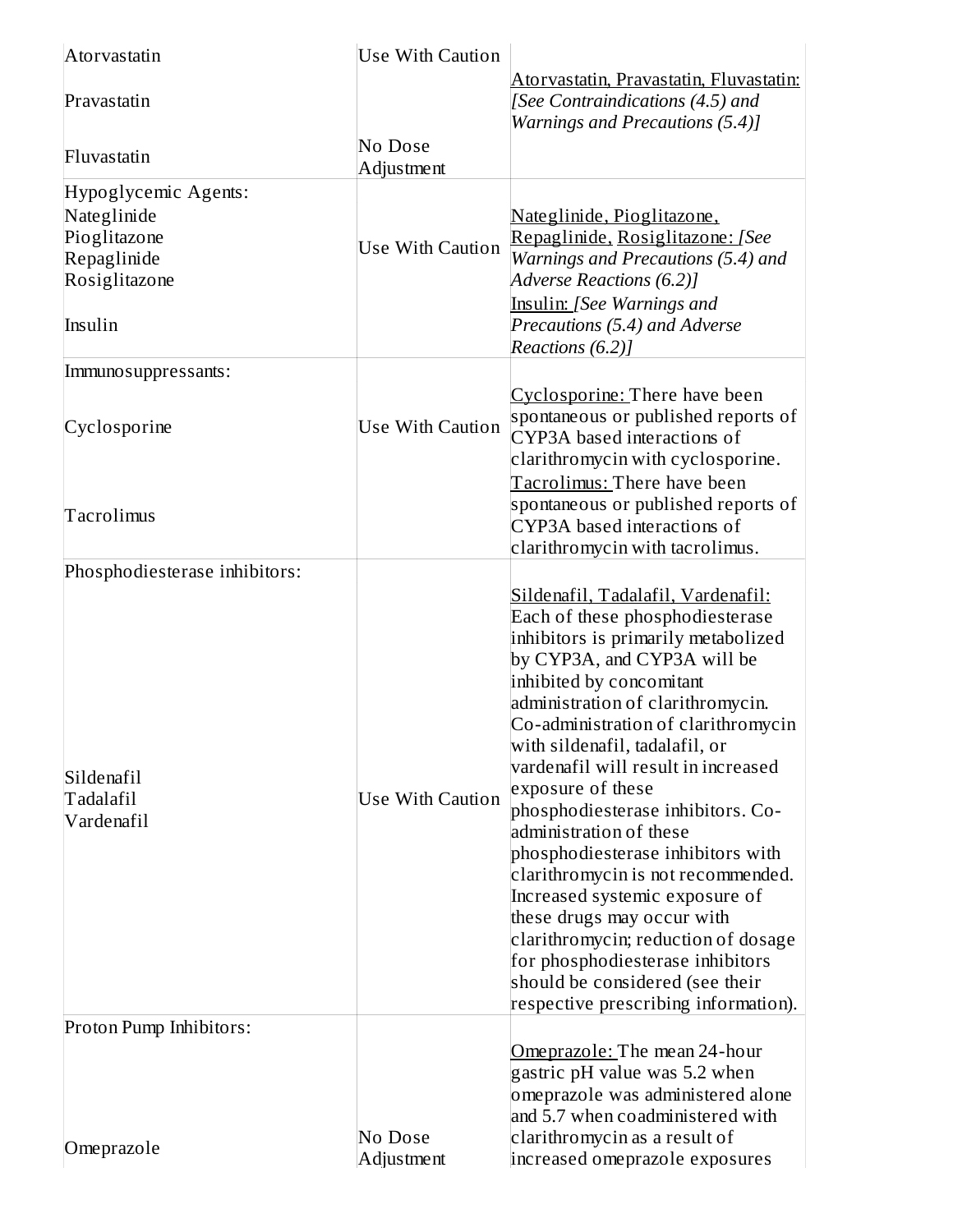|                                      |                         | [see Pharmacokinetics (12.3)] (see<br>also Omeprazole under "Drugs That<br>Affect Clarithromycin" in the table<br>below).                                                                                                                                                                                                                                                                                                   |
|--------------------------------------|-------------------------|-----------------------------------------------------------------------------------------------------------------------------------------------------------------------------------------------------------------------------------------------------------------------------------------------------------------------------------------------------------------------------------------------------------------------------|
| Xanthine Derivatives:                |                         |                                                                                                                                                                                                                                                                                                                                                                                                                             |
| Theophylline                         |                         | Theophylline: Clarithromycin use in<br>patients who are receiving<br>theophylline may be associated with<br>an increase of serum theophylline<br>concentrations [see Pharmacokinetics<br>Use With Caution $(12.3)$ ]. Monitoring of serum<br>theophylline concentrations should<br>be considered for patients receiving<br>high doses of theophylline or with<br>baseline concentrations in the upper<br>therapeutic range. |
| Triazolobenzodiazepines and Other    |                         |                                                                                                                                                                                                                                                                                                                                                                                                                             |
| <b>Related Benzodiazepines:</b>      |                         |                                                                                                                                                                                                                                                                                                                                                                                                                             |
|                                      |                         | Midazolam: When oral midazolam is<br>co- administered with<br>clarithromycin, dose adjustments<br>may be necessary and possible                                                                                                                                                                                                                                                                                             |
| Midazolam                            | <b>Use With Caution</b> | prolongation and intensity of effect<br>should be anticipated [see Warnings]<br>and Precautions (5.4) and<br>Pharmacokinetics (12.3)].                                                                                                                                                                                                                                                                                      |
| Alprazolam<br>Triazolam              |                         | Triazolam, Alprazolam: Caution and<br>appropriate dose adjustments should<br>be considered when triazolam or<br>alprazolam is co-administered with<br>clarithromycin. There have been<br>postmarketing reports of drug<br>interactions and central nervous<br>system (CNS) effects (e.g.,<br>somnolence and confusion) with the<br>concomitant use of clarithromycin                                                        |
|                                      |                         | and triazolam. Monitoring the patient<br>for increased CNS pharmacological<br>effects is suggested.<br>In postmarketing experience,<br>erythromycin has been reported to<br>decrease the clearance of triazolam<br>and midazolam, and thus, may<br>increase the pharmacologic effect<br>of these benzodiazepines.<br>Temazepam, Nitrazepam,<br>Lorazepam: For benzodiazepines                                               |
| Temazepam<br>Nitrazepam<br>Lorazepam | No Dose<br>Adjustment   | which are not metabolized by<br>CYP3A (e.g., temazepam,<br>nitrazepam, lorazepam), a clinically<br>important interaction with<br>clarithromycin is unlikely.                                                                                                                                                                                                                                                                |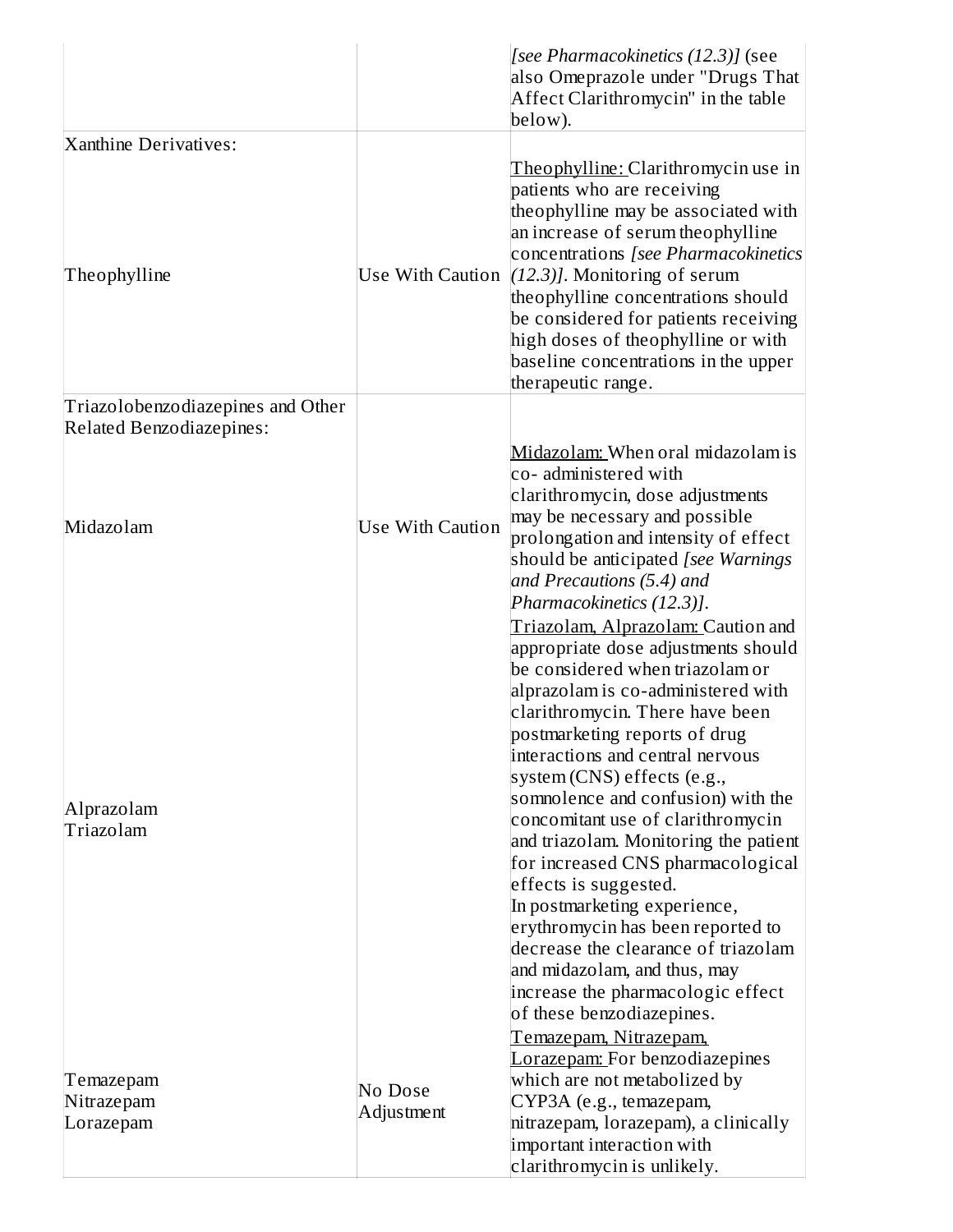| Cytochrome P450 Inducers:               |                                |                                                                                                                                                                                                                                                                                                         |
|-----------------------------------------|--------------------------------|---------------------------------------------------------------------------------------------------------------------------------------------------------------------------------------------------------------------------------------------------------------------------------------------------------|
| Rifabutin                               | Use With Caution               | Rifabutin: Concomitant<br>administration of rifabutin and<br>clarithromycin resulted in an<br>increase in rifabutin, and decrease in<br>clarithromycin serum levels<br>together with an increased risk of<br>uveitis (see Rifabutin under "Drugs<br>That Affect Clarithromycin" in the<br>table below). |
| Other Drugs Metabolized by              |                                |                                                                                                                                                                                                                                                                                                         |
| CYP3A:                                  |                                |                                                                                                                                                                                                                                                                                                         |
| Alfentanil                              |                                | There have been spontaneous or                                                                                                                                                                                                                                                                          |
| Bromocriptine                           |                                | published reports of CYP3A based                                                                                                                                                                                                                                                                        |
| Cilostazol                              |                                | interactions of clarithromycin with                                                                                                                                                                                                                                                                     |
| Methylprednisole                        | Use With Caution               | alfentanil, methylprednisolone,                                                                                                                                                                                                                                                                         |
| Vinblastine                             |                                | cilostazol, bromocriptine,                                                                                                                                                                                                                                                                              |
| Phenobarbital                           |                                | vinblastine, phenobarbital, and St.                                                                                                                                                                                                                                                                     |
| St. John's Wort                         |                                | John's Wort.                                                                                                                                                                                                                                                                                            |
| Other Drugs Metabolized by              |                                |                                                                                                                                                                                                                                                                                                         |
| CYP450 Isoforms Other than              |                                |                                                                                                                                                                                                                                                                                                         |
| CYP3A:                                  |                                |                                                                                                                                                                                                                                                                                                         |
|                                         |                                | There have been postmarketing                                                                                                                                                                                                                                                                           |
| Hexobarbital                            |                                | reports of interactions of                                                                                                                                                                                                                                                                              |
| Phenytoin                               | <b>Use With Caution</b>        | clarithromycin with drugs not                                                                                                                                                                                                                                                                           |
| Valproate                               |                                | thought to be metabolized by                                                                                                                                                                                                                                                                            |
|                                         |                                | CYP3A, including hexobarbital,                                                                                                                                                                                                                                                                          |
|                                         |                                | phenytoin, and valproate.                                                                                                                                                                                                                                                                               |
| <b>Drugs that Affect Clarithromycin</b> |                                |                                                                                                                                                                                                                                                                                                         |
| Drug(s) that Affect the                 |                                |                                                                                                                                                                                                                                                                                                         |
| <b>Pharmacokinetics of</b>              | <b>Recommendation</b> Comments |                                                                                                                                                                                                                                                                                                         |
| Clarithromycin                          |                                |                                                                                                                                                                                                                                                                                                         |
| Antifungals:                            |                                |                                                                                                                                                                                                                                                                                                         |
|                                         |                                | Itraconazole: Itraconazole may                                                                                                                                                                                                                                                                          |
|                                         |                                | increase the plasma concentrations                                                                                                                                                                                                                                                                      |
|                                         |                                | of clarithromycin. Patients taking                                                                                                                                                                                                                                                                      |
|                                         |                                | itraconazole and clarithromycin                                                                                                                                                                                                                                                                         |
| Itraconazole                            | <b>Use With Caution</b>        | concomitantly should be monitored                                                                                                                                                                                                                                                                       |
|                                         |                                | closely for signs or symptoms of                                                                                                                                                                                                                                                                        |
|                                         |                                | increased or prolonged adverse                                                                                                                                                                                                                                                                          |
|                                         |                                | reactions (see also Itraconazole                                                                                                                                                                                                                                                                        |
|                                         |                                | under "Drugs That Are Affected By<br>Clarithromycin" in the table above).                                                                                                                                                                                                                               |
|                                         |                                |                                                                                                                                                                                                                                                                                                         |
| Antivirals:                             |                                |                                                                                                                                                                                                                                                                                                         |
|                                         |                                | Atazanavir: When clarithromycin is                                                                                                                                                                                                                                                                      |
|                                         |                                | co-administered be decreased by                                                                                                                                                                                                                                                                         |
|                                         |                                | 50% [see Clinical Pharmacology                                                                                                                                                                                                                                                                          |
|                                         |                                | $(12.3)$ ].                                                                                                                                                                                                                                                                                             |
|                                         |                                | Since concentrations of 14-OH                                                                                                                                                                                                                                                                           |
|                                         |                                | clarithromycin are significantly<br>reduced when clarithromycin is co-                                                                                                                                                                                                                                  |
|                                         |                                | dministered altist harannardr                                                                                                                                                                                                                                                                           |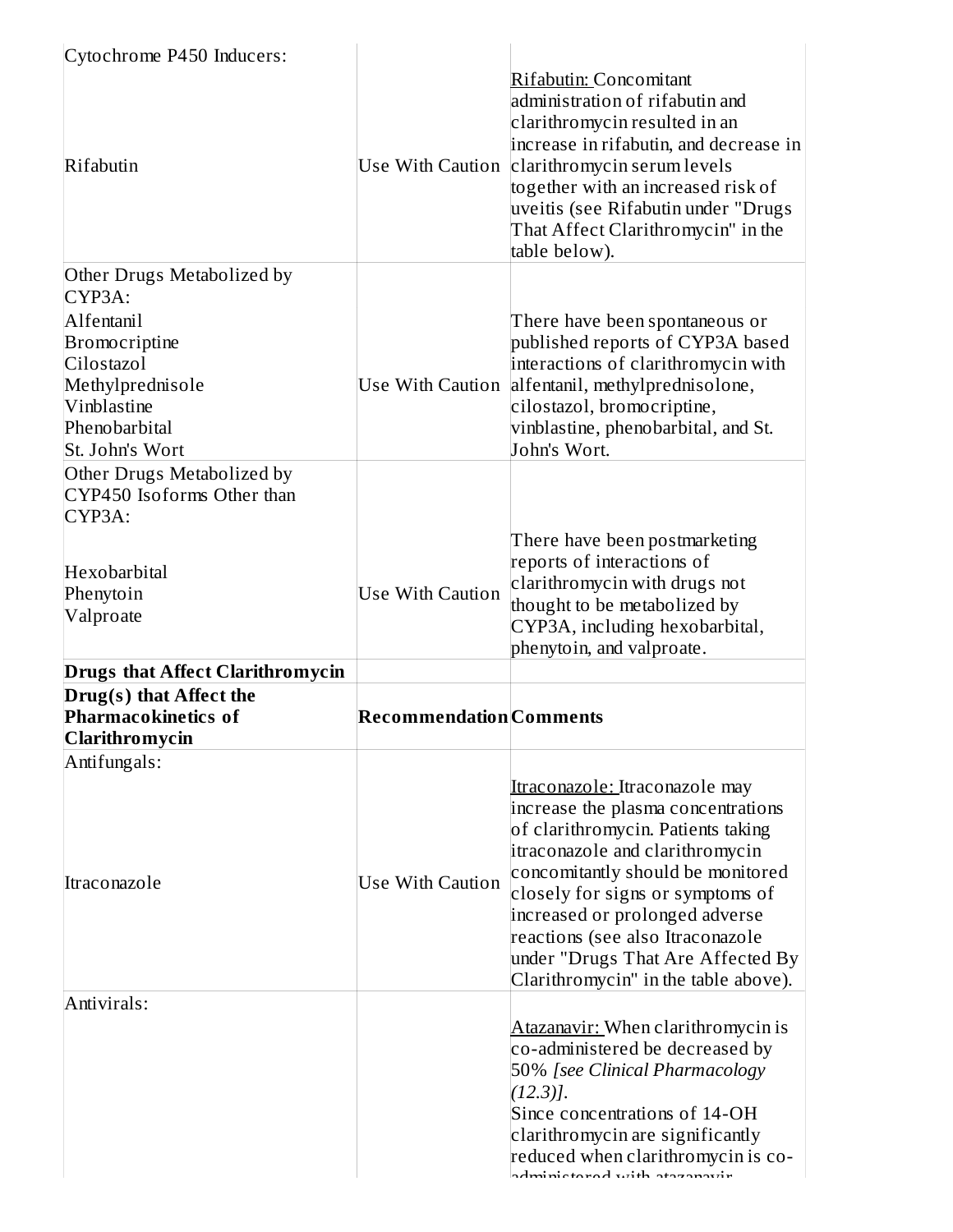|                                       |         |            |                         | duninistered with dtdzdidvir,              |
|---------------------------------------|---------|------------|-------------------------|--------------------------------------------|
| Atazanavir                            |         |            | <b>Use With Caution</b> | alternative antibacterial therapy          |
|                                       |         |            |                         | should be considered for indications       |
|                                       |         |            |                         | other than infections due to               |
|                                       |         |            |                         | Mycobacterium avium complex.               |
|                                       |         |            |                         | Doses of clarithromycin greater than       |
|                                       |         |            |                         | 1000 mg per day should not be co-          |
|                                       |         |            |                         | administered with protease                 |
|                                       |         |            |                         | inhibitors.                                |
|                                       |         |            |                         | Ritonavir: Since concentrations of         |
|                                       |         |            |                         |                                            |
|                                       |         |            |                         | 14-OH clarithromycin are                   |
|                                       |         |            |                         | significantly reduced when                 |
|                                       |         |            |                         | clarithromycin is co-administered          |
|                                       |         |            |                         | with ritonavir, alternative                |
| Ritonavir (in patients with decreased |         |            |                         | antibacterial therapy should be            |
| renal function)                       |         |            |                         | considered for indications other than      |
|                                       |         |            |                         | infections due to Mycobacterium            |
|                                       |         |            |                         | avium [see Pharmacokinetics (12.3)].       |
|                                       |         |            |                         | Doses of clarithromycin greater than       |
|                                       |         |            |                         | 1000 mg per day should not be co-          |
|                                       |         |            |                         | administered with protease                 |
|                                       |         |            |                         | inhibitors.                                |
|                                       |         |            |                         | Saquinavir: When saquinavir is co-         |
|                                       |         |            |                         | administered with ritonavir,               |
| Saquinavir (in patients with          |         |            |                         | consideration should be given to the       |
| decreased renal function)             |         |            |                         | potential effects of ritonavir on          |
|                                       |         |            |                         | clarithromycin (refer to ritonavir         |
|                                       |         |            |                         | above) [see Pharmacokinetics (12.3)].      |
|                                       |         |            |                         | <b>Etravirine: Clarithromycin exposure</b> |
|                                       |         |            |                         | was decreased by etravirine;               |
|                                       |         |            |                         | however, concentrations of the             |
|                                       |         |            |                         | active metabolite, 14-OH-                  |
|                                       |         |            |                         | clarithromycin, were increased.            |
|                                       |         |            |                         | Because 14-OH-clarithromycin has           |
| Etravirine                            |         |            |                         | reduced activity against                   |
|                                       |         |            |                         | Mycobacterium avium complex                |
|                                       |         |            |                         | (MAC), overall activity against this       |
|                                       |         |            |                         | pathogen may be altered; therefore         |
|                                       |         |            |                         | alternatives to clarithromycin should      |
|                                       |         |            |                         | be considered for the treatment of         |
|                                       |         |            |                         | MAC.                                       |
| Saquinavir (in patients with normal   |         |            |                         |                                            |
| renal function)                       | No Dose |            |                         |                                            |
| Ritonavir (in patients with normal    |         | Adjustment |                         |                                            |
| renal function)                       |         |            |                         |                                            |
| Proton Pump Inhibitors:               |         |            |                         |                                            |
|                                       |         |            |                         | Omeprazole: Clarithromycin                 |
|                                       |         |            |                         | concentrations in the gastric tissue       |
| Omeprazole                            |         |            | <b>Use With Caution</b> | and mucus were also increased by           |
|                                       |         |            |                         | concomitant administration of              |
|                                       |         |            |                         | omeprazole [see Pharmacokinetics           |
|                                       |         |            |                         | $(12.3)$ ].                                |
| Miscellaneous Cytochrome P450         |         |            |                         |                                            |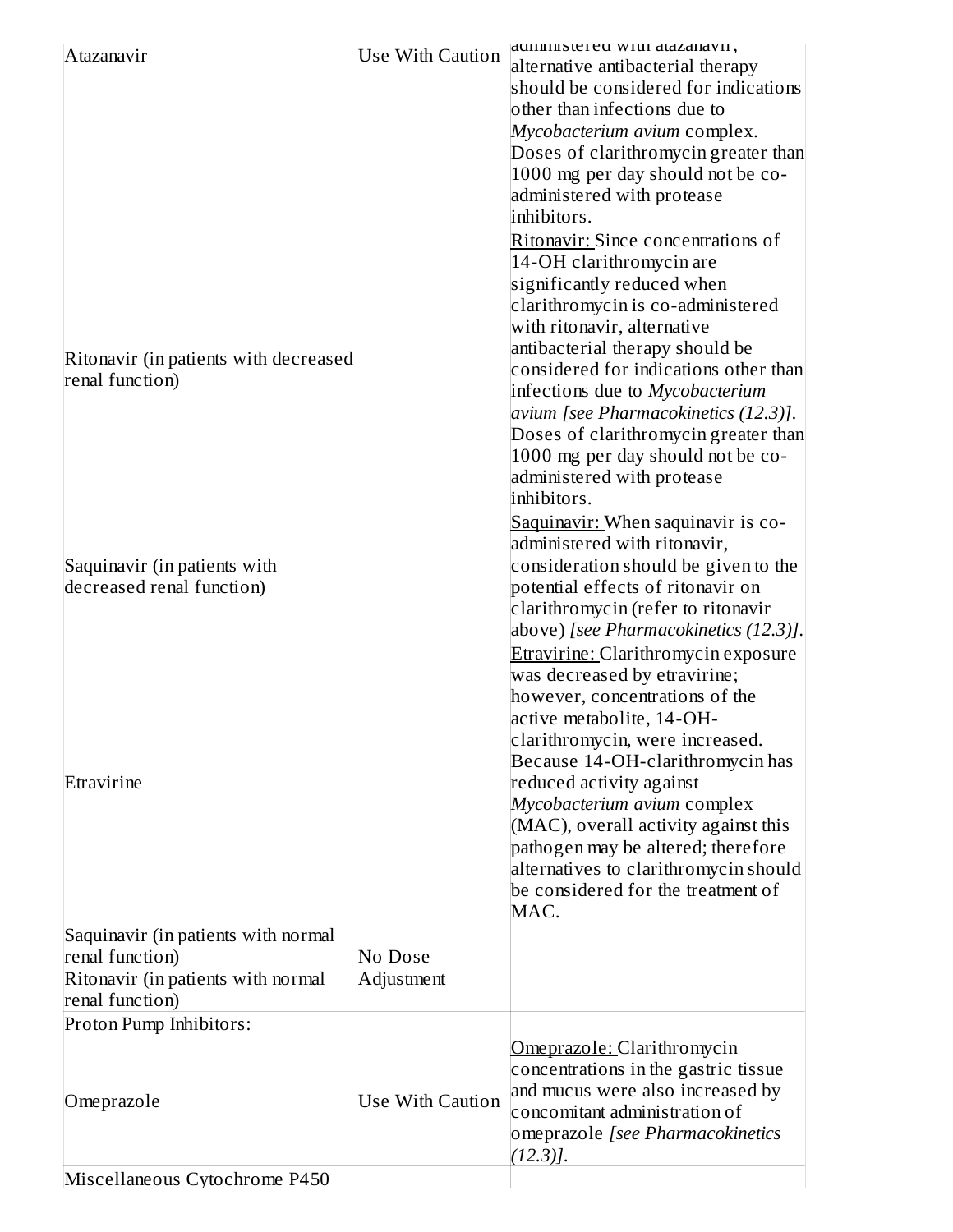| Inducers:                                                         |                                                                                                                                                                                                                                                                                                                                                                                                                                                                                                                                                                                                                                                                                                                                                                                                                                                                                                      |
|-------------------------------------------------------------------|------------------------------------------------------------------------------------------------------------------------------------------------------------------------------------------------------------------------------------------------------------------------------------------------------------------------------------------------------------------------------------------------------------------------------------------------------------------------------------------------------------------------------------------------------------------------------------------------------------------------------------------------------------------------------------------------------------------------------------------------------------------------------------------------------------------------------------------------------------------------------------------------------|
| Efavirenz<br>Nevirapine<br>Rifampicin<br>Rifabutin<br>Rifapentine | Inducers of CYP3A enzymes, such<br>as efavirenz, nevirapine, rifampicin,<br>rifabutin, and rifapentine will<br>increase the metabolism of<br>clarithromycin, thus decreasing<br>plasma concentrations of<br>clarithromycin, while increasing<br>those of 14-OH-clarithromycin.<br>Since the microbiological activities<br>of clarithromycin and 14-OH-<br>clarithromycin are different for<br>different bacteria, the intended<br>Use With Caution therapeutic effect could be impaired<br>during concomitant administration of<br>clarithromycin and enzyme inducers.<br>Alternative antibacterial treatment<br>should be considered when treating<br>patients receiving inducers of<br>CYP3A. There have been<br>spontaneous or published reports of<br>CYP3A based interactions of<br>clarithromycin with rifabutin (see<br>Rifabutin under "Drugs That Are<br>Affected By Clarithromycin" in the |
|                                                                   | table above).                                                                                                                                                                                                                                                                                                                                                                                                                                                                                                                                                                                                                                                                                                                                                                                                                                                                                        |

# **8 USE IN SPECIFIC POPULATIONS**

#### **8.1 Pregnancy**

#### Risk Summary

Based on findings from animal studies, clarithromycin is not recommended for use in pregnant women except in clinical circumstances where no alternative therapy is appropriate. If pregnancy occurs while taking clarithromycin, the patient should be appraised of the potential hazard to the fetus *[see Warnings and Precautions (5.7)].*

Limited data from a small number of published human studies with clarithromycin use during pregnancy are insufficient to inform drug-associated risks of major birth defects, miscarriage, or adverse maternal or fetal outcomes. In animal reproduction studies, administration of oral clarithromycin to pregnant mice, rats, rabbits, and monkeys during the period of organogenesis produced malformations in rats (cardiovascular anomalies) and mice (cleft palate) at clinically relevant doses based on body surface area comparison. Fetal effects in mice, rats, and monkeys (e.g., reduced fetal survival, body weight, body weight gain) and implantation losses in rabbits were generally considered to be secondary to maternal toxicity (see Data).

The estimated background risk of major birth defects and miscarriage for the indicated population is unknown. All pregnancies have a background risk of birth defect, loss, or other adverse outcomes. In the U.S. general population, the estimated background risk of major birth defects and miscarriage on clinically recognized pregnancies id 2% to 4% and 15% to 20%, respectively.

### Data

*Animal Data*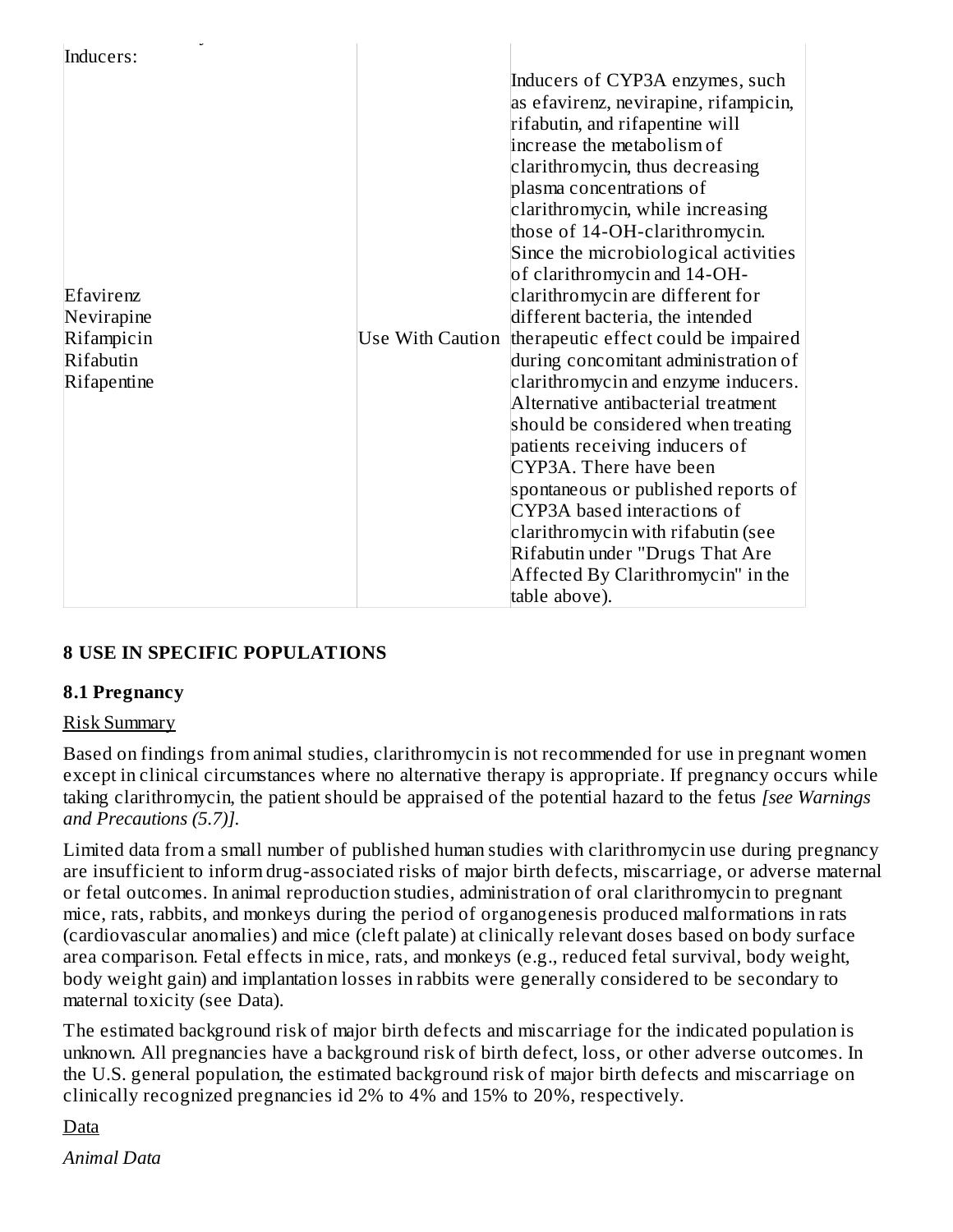Animal reproduction studies were conducted in mice, rats, rabbits, and monkeys with oral and intravenously administered clarithromycin. In pregnant mice, clarithromycin was administered during organogenesis (gestation day [GD] 6 to 15) at oral doses of 15, 60, 250, 500, or 1000 mg/kg/day. Reduced body weight observed in dams at 1000 mg/kg/day (3 times the maximum recommended human dose [MRHD] based on body surface area comparison) resulted in reduced survival and body weight of the fetuses. At  $\geq$  500 mg/kg/day, increases in the incidence of post-implantation loss and cleft palate in the fetuses were observed. No adverse developmental effects were observed in mice at ≤ 250 mg/kg/day (≤ 1 times MRHD based on body surface area comparison).

In pregnant Sprague Dawley rats, clarithromycin was administered during organogenesis (GD 6 to 15) at oral doses of 15, 50, or 150 mg/kg/day. Reductions in body weight and food consumption was observed in dams at 150 mg/kg/day. Increased resorptions and reduced body weight of the fetuses at this dose were considered secondary to maternal toxicity. Additionally, at 150 mg/kg/day (1 times MRHD based on body surface area comparison), a low incidence of cardiovascular anomalies (complete situs inversus, undivided truncus, IV septal defect) was observed in the fetuses. Clarithromycin did not cause adverse developmental effects in rats at 50 mg/kg/day (0.3 times MRHD based on body surface area comparison). Intravenous dosing of clarithromycin during organogenesis in rats (GD 6 to 15) at 15, 50, or 160 mg/kg/day was associated with maternal toxicity (reduced body weight, body-weight gain, and food consumption) at 160 mg/kg/day but no evidence of adverse developmental effects at any dose  $(\leq 1)$ times MRHD based on body surface area comparison).

In pregnant Wistar rat, clarithromycin was administered during organogenesis (GD 7 to 17) at oral doses of 10, 40, or 160 mg/kg/day. Reduced body weight and food consumption were observed in dams at 160 mg/kg/day but there was no evidence of adverse developmental effects at any dose  $(\leq 1)$  times MRHD based on body surface area comparison).

In pregnant rabbits, clarithromycin administered during organogenesis (GD 6 to 18) at oral doses of 10, 35, or 125 mg/kg/day resulted in reduced maternal food consumption and decreased body weight at the highest dose, with no evidence of any adverse developmental effects at any dose  $(\leq 2)$  times MRHD based on body surface area comparison). Intravenously administered clarithromycin to pregnant rabbits during organogenesis (GD 6 to 18) in rabbits at 20, 40, 80, or 160 mg/kg/day ( $\geq 0.3$  times MRHD based on body surface area comparison) resulted in maternal toxicity and implantation losses at all doses.

In pregnant monkeys, clarithromycin was administered (GD 20 to 50) at oral doses of 35 or 70 mg/kg/day. Dose-dependent emesis, poor appetite, fecal changes, and reduced body weight were observed in dams at all doses  $(\geq 0.5$  times MRHD based on body surface area comparison).

Growth retardation in 1 fetus at 70 mg/kg/day was considered secondary to maternal toxicity. There was no evidence of primary drug related adverse developmental effects at any dose tested.

In a reproductive toxicology study in rats administered oral clarithromycin late in gestation through lactation (GD 17 to post-natal day 21) at doses of 10, 40, or 160 mg/kg/day ( $\leq$  1 times MRHD based on body surface area comparison), reductions in maternal body weight and food consumption were observed at 160 mg/kg/day. Reduced body-weight gain observed in offspring at 160 mg/kg/day was considered secondary to maternal toxicity. No adverse developmental effects were observed with clarithromycin at any dose tested.

# **8.2 Lactation**

# Risk Summary

Based on limited human data, clarithromycin and its active metabolite 14-OH clarithromycin are present in human milk at less than 2% of the maternal weight-adjusted dose (see Data). In a separate observational study, reported adverse effects on breast-fed children (rash, diarrhea, loss of appetite, somnolence) were comparable to amoxicillin (see Data). No data are available to assess the effects of clarithromycin or 14-OH clarithromycin on milk production.

The development and health benefits of breastfeeding should be considered along with the mother's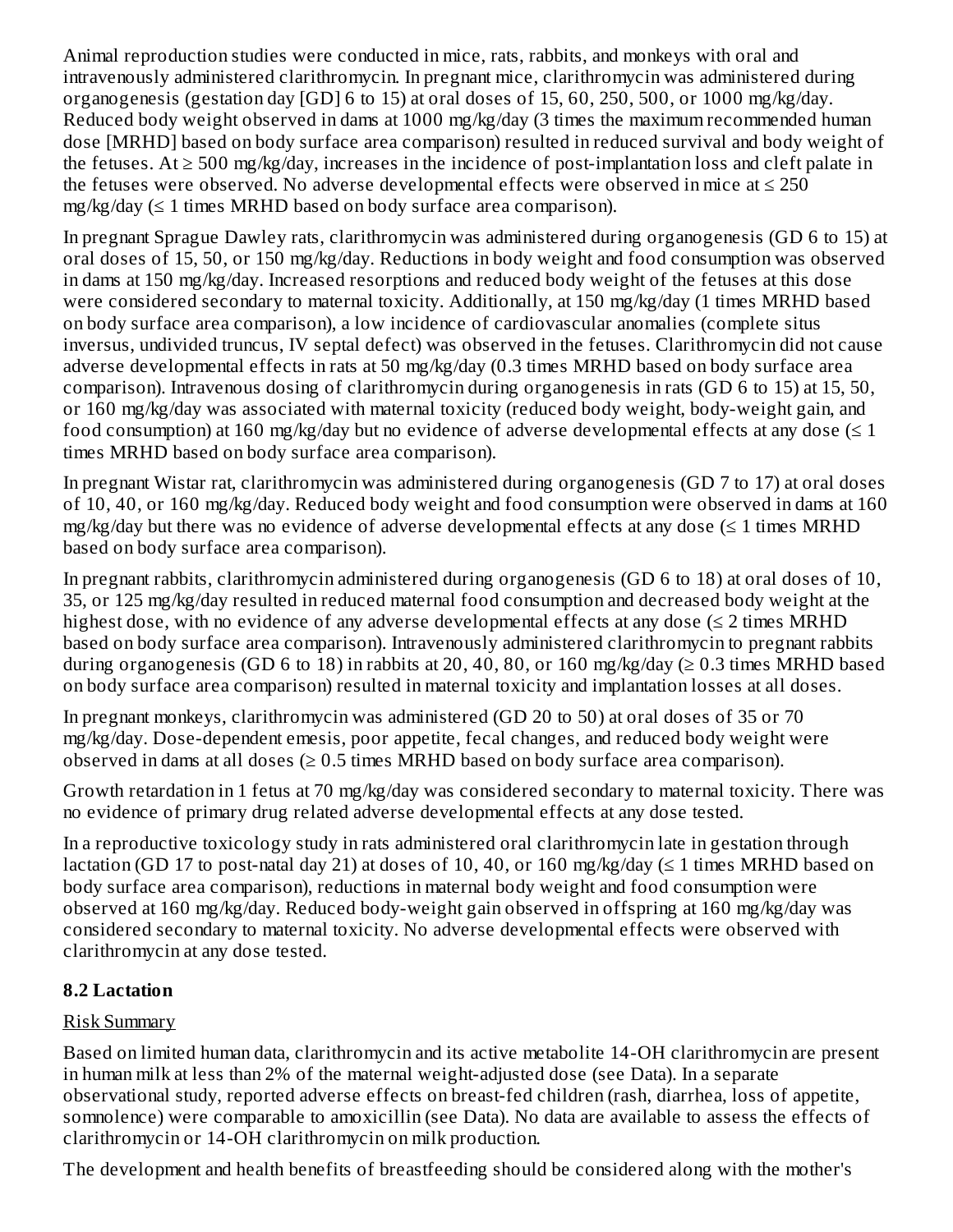clinical need for clarithromycin and any potential adverse effects on the breast-fed child from clarithromycin or from the underlying maternal condition.

Data

# *Human*

Serum and milk samples were obtained after 3 days of treatment, at steady state, from one published study of 12 lactating women who were taking clarithromycin 250 mg orally twice daily. Based on the limited data from this study, and assuming milk consumption of 150 mL/kg/day, an exclusively human milk fed infant would receive an estimated average of 136 mcg/kg/day of clarithromycin and its active metabolite, with this maternal dosage regimen. This is less than 2% of the maternal weight-adjusted dose (7.8 mg/kg/day, based on the average maternal weight of 64 kg), and less than 1% of the pediatric dose (15 mg/kg/day) for children greater than 6 months of age.

A prospective observational study of 55 breastfed infants of mothers taking a macrolide antibacterial (6 were exposed to clarithromycin) were compared to 36 breastfed infants of mothers taking amoxicillin. Adverse reactions were comparable in both groups. Adverse reactions occurred in 12.7% of infants exposed to macrolides and included rash, diarrhea, loss of appetite, and somnolence.

# **8.3 Females and Males of Reproductive Potential**

Males

Administration of clarithromycin resulted in testicular atrophy in rats, dogs and monkeys *[see Nonclinical Toxicology (13.1)]*.

# **8.4 Pediatric Us e**

The safety and effectiveness of clarithromycin extended-release tablets in the treatment of pediatric patients has not been established.

Safety and effectiveness of clarithromycin in pediatric patients under 6 months of age have not been established. The safety of clarithromycin has not been studied in MAC patients under the age of 20 months.

# **8.5 Geriatric Us e**

In a steady-state study in which healthy elderly subjects (65 years to 81 years of age) were given 500 mg of clarithromycin every 12 hours, the maximum serum concentrations and area under the curves of clarithromycin and 14-OH clarithromycin were increased compared to those achieved in healthy young adults. These changes in pharmacokinetics parallel known age-related decreases in renal function. In clinical trials, elderly patients did not have an increased incidence of adverse reactions when compared to younger patients. Consider dosage adjustment in elderly patients with severe renal impairment. Elderly patients may be more susceptible to development of torsades de pointes arrhythmias than younger patients *[see Warnings and Precautions (5.3)]*.

Most reports of acute kidney injury with calcium channel blockers metabolized by CYP3A4 (e.g., verapamil, amlodipine, diltiazem, nifedipine) involved elderly patients 65 years of age or older *[see Warnings and Precautions (5.4)]*.

Especially in elderly patients, there have been reports of colchicine toxicity with concomitant use of clarithromycin and colchicine, some of which occurred in patients with renal insufficiency. Deaths have been reported in some patients *[see Contraindications (4.4) and Warnings and Precautions (5.4)]*.

# **8.6 Renal and Hepatic Impairment**

Clarithromycin is principally excreted via the liver and kidney. Clarithromycin may be administered without dosage adjustment to patients with hepatic impairment and normal renal function. However, in the presence of severe renal impairment with or without coexisting hepatic impairment, decreased dosage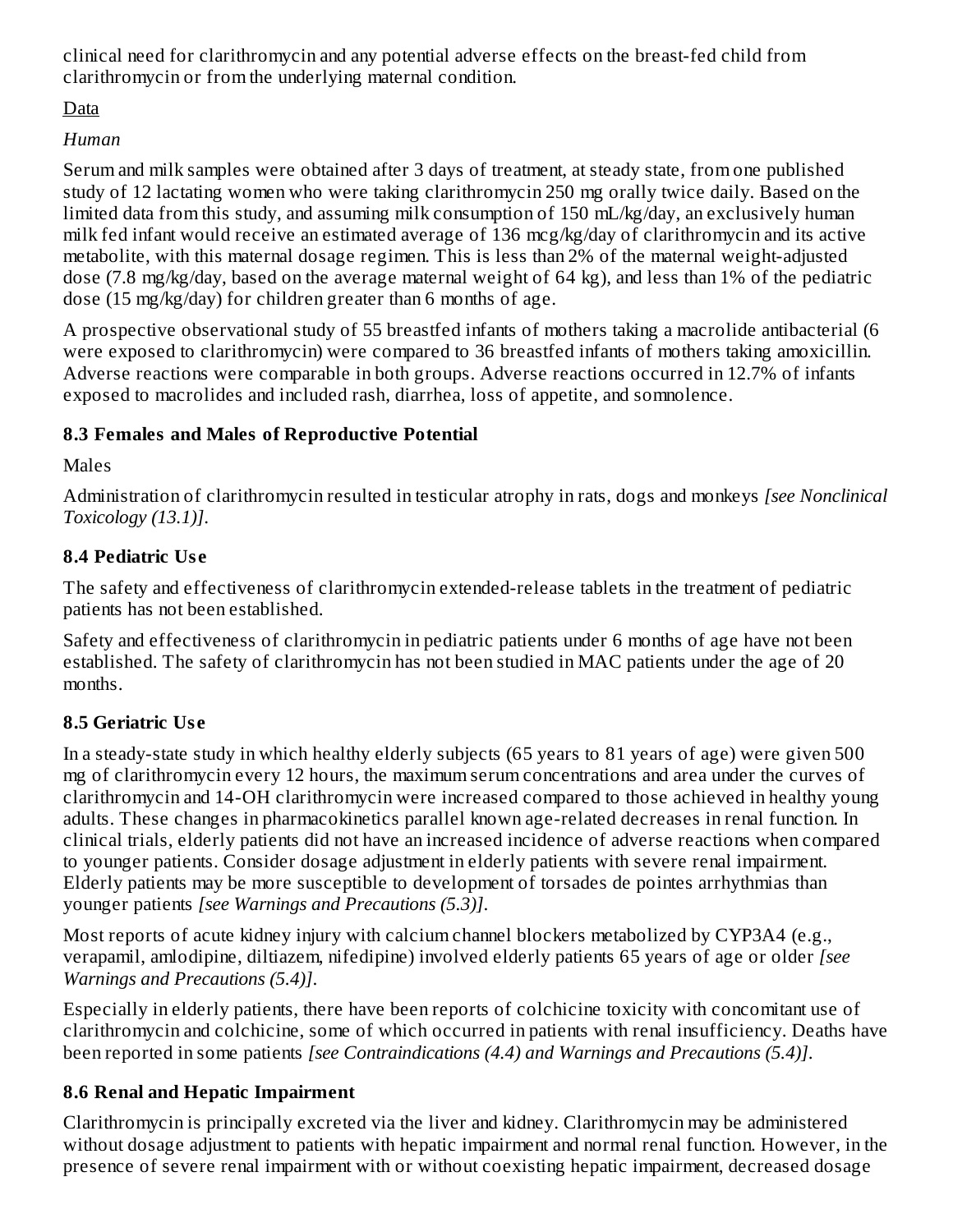or prolonged dosing intervals may be appropriate *[see Dosage and Administration (2.6)]*.

### **10 OVERDOSAGE**

Overdosage of clarithromycin can cause gastrointestinal symptoms such as abdominal pain, vomiting, nausea, and diarrhea.

Treat adverse reactions accompanying overdosage by the prompt elimination of unabsorbed drug and supportive measures. As with other macrolides, clarithromycin serum concentrations are not expected to be appreciably affected by hemodialysis or peritoneal dialysis.

### **11 DESCRIPTION**

Clarithromycin, USP is a semi-synthetic macrolide antimicrobial for oral use. Chemically, it is 6-0 methylerythromycin. The molecular formula is  $\rm{C_{38}H_{69}NO_{13}}$ , and the molecular weight is 747.96. The structural formula is:



### **Figure 1: Structure of Clarithromycin**

Clarithromycin, USP is a white to off-white crystalline powder. It is soluble in acetone, slightly soluble in methanol, ethanol, and acetonitrile, and practically insoluble in water.

Each yellow, film-coated, oval-shaped clarithromycin extended-release tablet USP for oral administration contains 500 mg of clarithromycin, USP and the following inactive ingredients: citric acid anhydrous, ethylcellulose, hydroxypropyl cellulose, hypromellose, iron oxide black, iron oxide red, iron oxide yellow, lactose monohydrate, microcrystalline cellulose, polyethylene oxide, polyethylene glycol, pregelatinized starch, silicon dioxide, sodium starch glycolate, sodium stearyl fumarate, titanium dioxide, vanillin.

# **12 CLINICAL PHARMACOLOGY**

### **12.1 Mechanism of Action**

Clarithromycin is a macrolide antimicrobial drug *[see Microbiology (12.4)].*

### **12.3 Pharmacokinetics**

**Absorption** *Clarithromycin Extended-Release Tablets*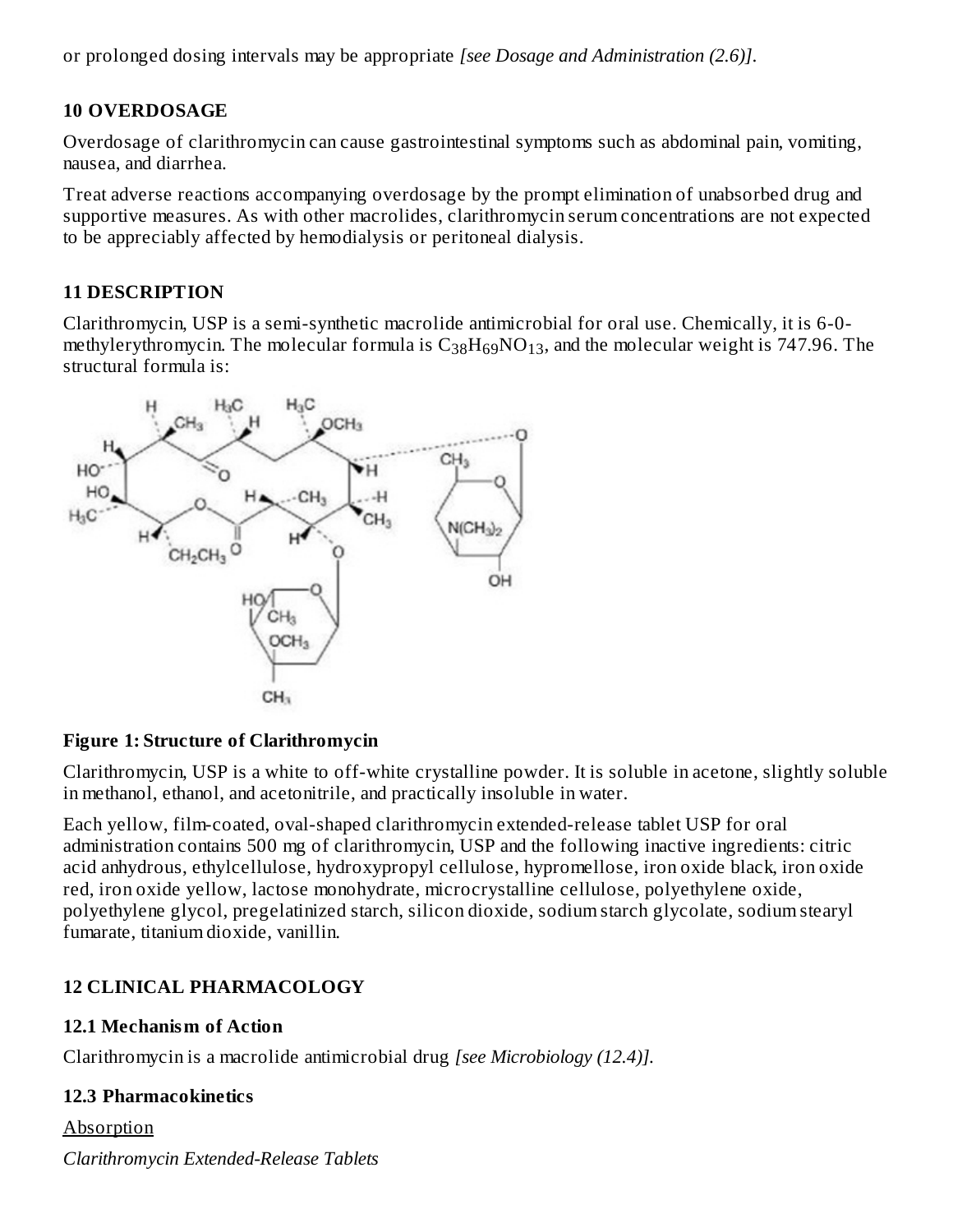Clarithromycin extended-release tablets provide extended absorption of clarithromycin from the gastrointestinal tract after oral administration. Relative to an equal total daily dose of immediate- release clarithromycin tablets, clarithromycin extended-release tablets provide lower and later steady-state peak plasma concentrations but equivalent 24-hour AUCs for both clarithromycin and its microbiologicallyactive metabolite, 14-OH clarithromycin. While the extent of formation of 14-OH clarithromycin following administration of clarithromycin extended-release tablets  $(2 \times 500$  mg tablets once daily) is not affected by food, administration under fasting conditions is associated with approximately 30% lower clarithromycin AUC relative to administration with food. Therefore, clarithromycin extendedrelease tablets should be taken with food.



**Figure 2: Steady-State Clarithromycin Plasma Concentration-Time Profiles**

# **Distribution**

Clarithromycin and the 14-OH clarithromycin metabolite distribute readily into body tissues and fluids. There are no data available on cerebrospinal fluid penetration. Because of high intracellular concentrations, tissue concentrations are higher than serum concentrations. Examples of tissue and serum concentrations are presented below.

| <b>CONCENTRATION</b> (after 250 mg every 12 hours) |                          |                   |  |
|----------------------------------------------------|--------------------------|-------------------|--|
| <b>Tissue Type</b>                                 | <b>Tissue</b><br>(mcg/g) | Serum<br>(mcg/mL) |  |
| Tonsil                                             | .6                       | 8.0               |  |
| ⊥ung                                               |                          |                   |  |

**Table 9. Tissue and Serum Concentrations of Clarithromycin**

### Metabolism and Elimination

# *Clarithromycin Extended-Release Tablets*

In healthy human subjects, steady-state peak plasma clarithromycin concentrations of approximately 2 mcg/mL to 3 mcg/mL were achieved about 5 hours to 8 hours after oral administration of 1000 mg clarithromycin extended-release tablets once daily; for 14-OH clarithromycin, steady-state peak plasma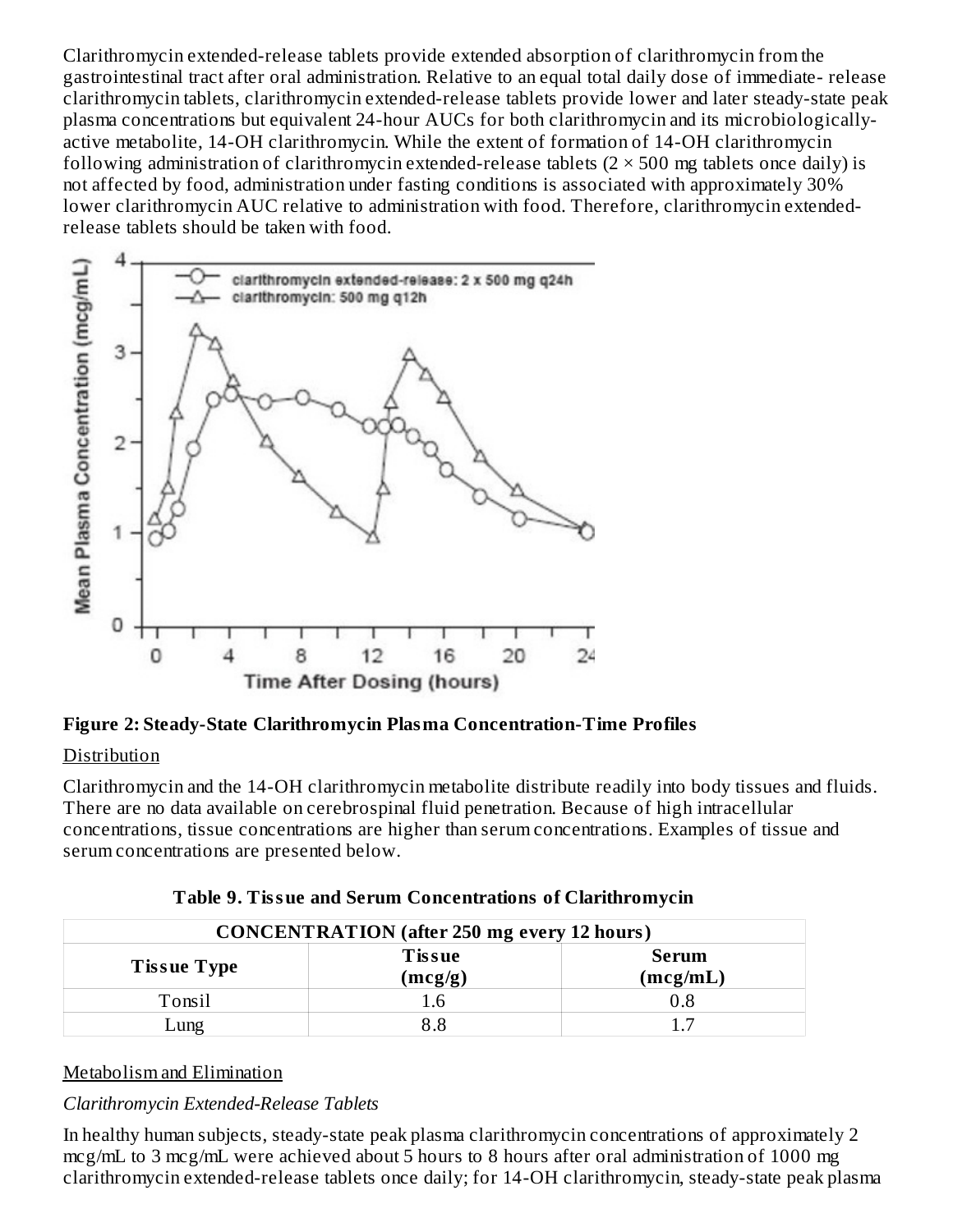concentrations of approximately 0.8 mcg/mL were attained about 6 hours to 9 hours after dosing. Steady-state peak plasma clarithromycin concentrations of approximately 1 mcg/mL to 2 mcg/mL were achieved about 5 hours to 6 hours after oral administration of a single 500 mg clarithromycin extendedrelease tablets once daily; for 14-OH clarithromycin, steady-state peak plasma concentrations of approximately 0.6 mcg/mL were attained about 6 hours after dosing.

### Specific Populations for Clarithromycin Extended-Release Tablets

### *HIV Infection*

Steady-state concentrations of clarithromycin and 14-OH clarithromycin observed following administration of 500 mg doses of clarithromycin every 12 hours to adult patients with HIV infection were similar to those observed in healthy volunteers. In adult HIV-infected patients taking 500-mg or 1000-mg doses of clarithromycin every 12 hours, steady-state clarithromycin  $\rm{C_{max}}$  values ranged from 2 mcg/mL to 4 mcg/mL and 5 mcg/mL to 10 mcg/mL, respectively.

# *Hepatic Impairment*

The steady-state concentrations of clarithromycin in subjects with impaired hepatic function did not differ from those in normal subjects; however, the 14-OH clarithromycin concentrations were lower in the hepatically impaired subjects. The decreased formation of 14-OH clarithromycin was at least partially offset by an increase in renal clearance of clarithromycin in the subjects with impaired hepatic function when compared to healthy subjects.

### *Renal Impairment*

The pharmacokinetics of clarithromycin was also altered in subjects with impaired renal function *[see Use in Specific Populations (8.6) and Dosage and Administration (2.6)]*.

### Drug Interactions

### *Fluconazole*

Following administration of fluconazole 200 mg daily and clarithromycin 500 mg twice daily to 21 healthy volunteers, the steady-state clarithromycin  $\mathsf{C}_{\min}$  and  $\mathrm{AUC}$  increased 33% and 18%, respectively. Clarithromycin exposures were increased and steady-state concentrations of 14-OH clarithromycin were not significantly affected by concomitant administration of fluconazole.

# *Colchicine*

When a single dose of colchicine 0.6 mg was administered with clarithromycin 250 mg BID for 7 days, the colchicine  $\rm{C_{max}}$  increased 197% and the  $\rm{AUC_{0-\infty}}$  increased 239% compared to administration of colchicine alone.

# *Atazanavir*

Following administration of clarithromycin (500 mg twice daily) with atazanavir (400 mg once daily), the clarithromycin AUC increased 94%, the 14-OH clarithromycin AUC decreased 70% and the atazanavir AUC increased 28%.

### *Ritonavir*

Concomitant administration of clarithromycin and ritonavir ( $n = 22$ ) resulted in a 77% increase in clarithromycin AUC and a 100% decrease in the AUC of 14-OH clarithromycin.

# *Saquinavir*

Following administration of clarithromycin (500 mg bid) and saquinavir (soft gelatin capsules,1200 mg tid) to 12 healthy volunteers, the steady-state saquinavir AUC and  $\rm{C_{max}}$  increased 177% and 187% respectively compared to administration of saquinavir alone. Clarithromycin AUC and  $\mathsf{C}_{\max}$  increased 45% and 39% respectively, whereas the 14–OH clarithromycin AUC and  $\rm C_{max}$  decreased 24% and 34% respectively, compared to administration with clarithromycin alone.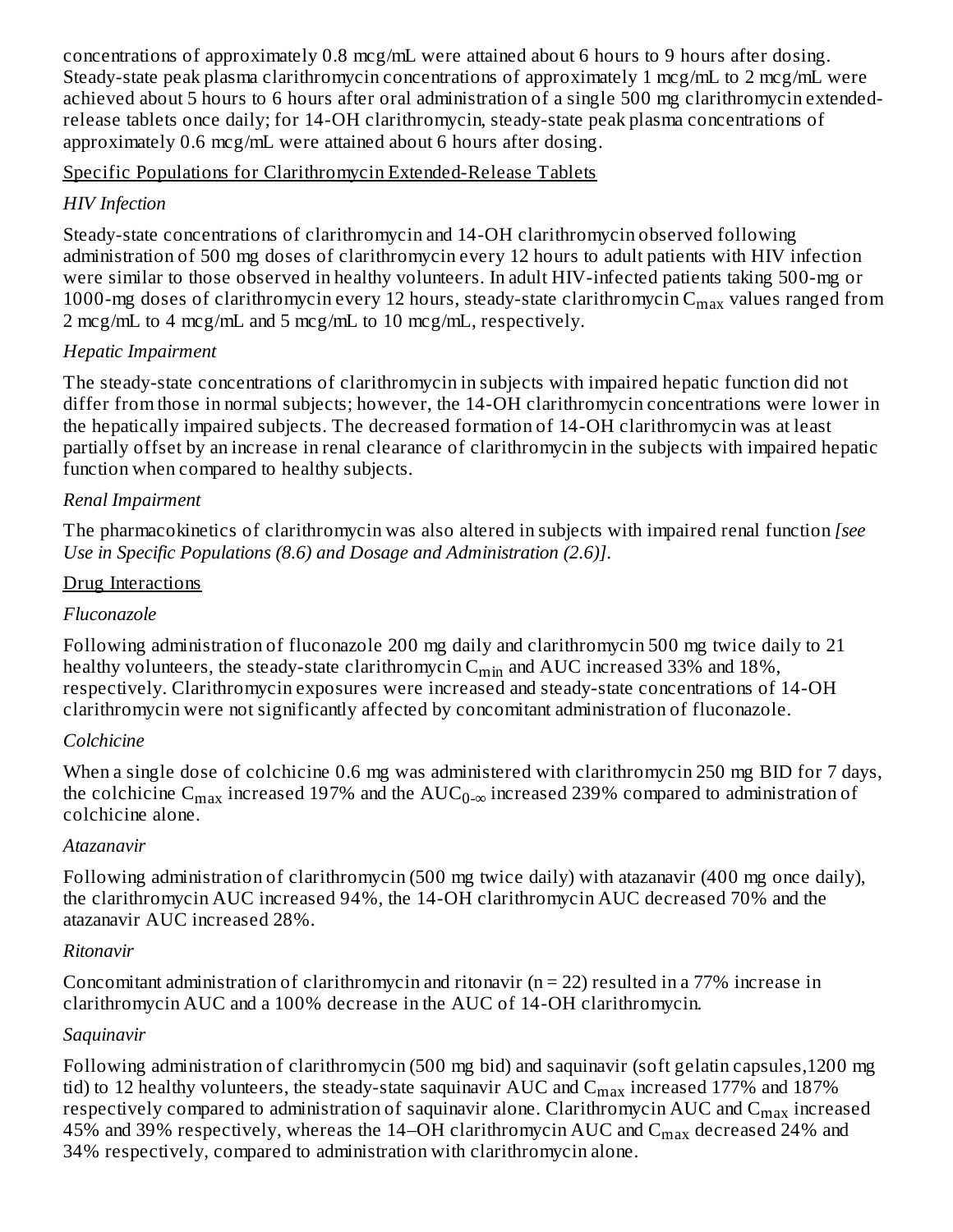# *Didanosine*

Simultaneous administration of clarithromycin tablets and didanosine to 12 HIV-infected adult patients resulted in no statistically significant change in didanosine pharmacokinetics.

### *Zidovudine*

Following administration of clarithromycin 500 mg tablets twice daily with zidovudine 100 mg every 4 hours, the steady-state zidovudine AUC decreased 12% compared to administration of zidovudine alone (n=4). Individual values ranged from a decrease of 34% to an increase of 14%. When clarithromycin tablets were administered two to four hours prior to zidovudine, the steady- state zidovudine  $\mathsf{C}_{\max}$ increased 100% whereas the AUC was unaffected (n=24).

### *Omeprazole*

Clarithromycin 500 mg every 8 hours was given in combination with omeprazole 40 mg daily to healthy adult subjects. The steady-state plasma concentrations of omeprazole were increased (C $_{\rm max}$ , AUC $_{\rm 0-24}$ , and t½ increases of 30%, 89%, and 34%, respectively), by the concomitant administration of clarithromycin.

The plasma levels of clarithromycin and 14–OH clarithromycin were increased by the concomitant administration of omeprazole. For clarithromycin, the mean  $\rm{C_{max}}$  was  $10\%$  greater, the mean  $\rm{C_{min}}$  was 27% greater, and the mean  $\mathrm{AUC_{0-8}}$  was 15% greater when clarithromycin was administered with omeprazole than when clarithromycin was administered alone. Similar results were seen for 14–OH clarithromycin, the mean C<sub>max</sub> was 45% greater, the mean C<sub>min</sub> was 57% greater, and the mean  $\rm AUC_{0.8}$ was 45% greater. Clarithromycin concentrations in the gastric tissue and mucus were also increased by concomitant administration of omeprazole.

| Treatment                     | N | antrum                                  | fundus | N | <b>Mucus</b>         |
|-------------------------------|---|-----------------------------------------|--------|---|----------------------|
| Clarithromycin                |   | $10.48 \pm 2.01$   20.81 $\pm$ 7.64     |        |   | $4.15 \pm 7.74$      |
| $Clarithromycin + Omeprazole$ |   | $5   19.96 \pm 4.71   24.25 \pm 6.37  $ |        |   | $39.29 \pm$<br>32.79 |

### **Clarithromycin Tissue Concentrations 2 hours after Dos e (mcg/mL)/(mcg/g)**

### *Theophylline*

In two studies in which theophylline was administered with clarithromycin (a theophylline sustainedrelease formulation was dosed at either 6.5 mg/kg or 12 mg/kg together with 250 or 500 mg q12h clarithromycin), the steady-state levels of  $C_{max}$ ,  $C_{min}$ , and the area under the serum concentration time curve (AUC) of theophylline increased about 20%.

### *Midazolam*

When a single dose of midazolam was co-administered with clarithromycin tablets (500 mg twice daily for 7 days), midazolam AUC increased 174% after intravenous administration of midazolam and 600% after oral administration.

For information about other drugs indicated in combination with clarithromycin, refer to their full prescribing information, CLINICAL PHARMACOLOGY section.

# **12.4 Microbiology Mechanism of Action**

Clarithromycin exerts its antibacterial action by binding to the 50S ribosomal subunit of susceptible bacteria resulting in inhibition of protein synthesis.

### Resistance

The major routes of resistance are modification of the 23S rRNA in the 50S ribosomal subunit to insensitivity or drug efflux pumps. Beta-lactamase production should have no effect on clarithromycin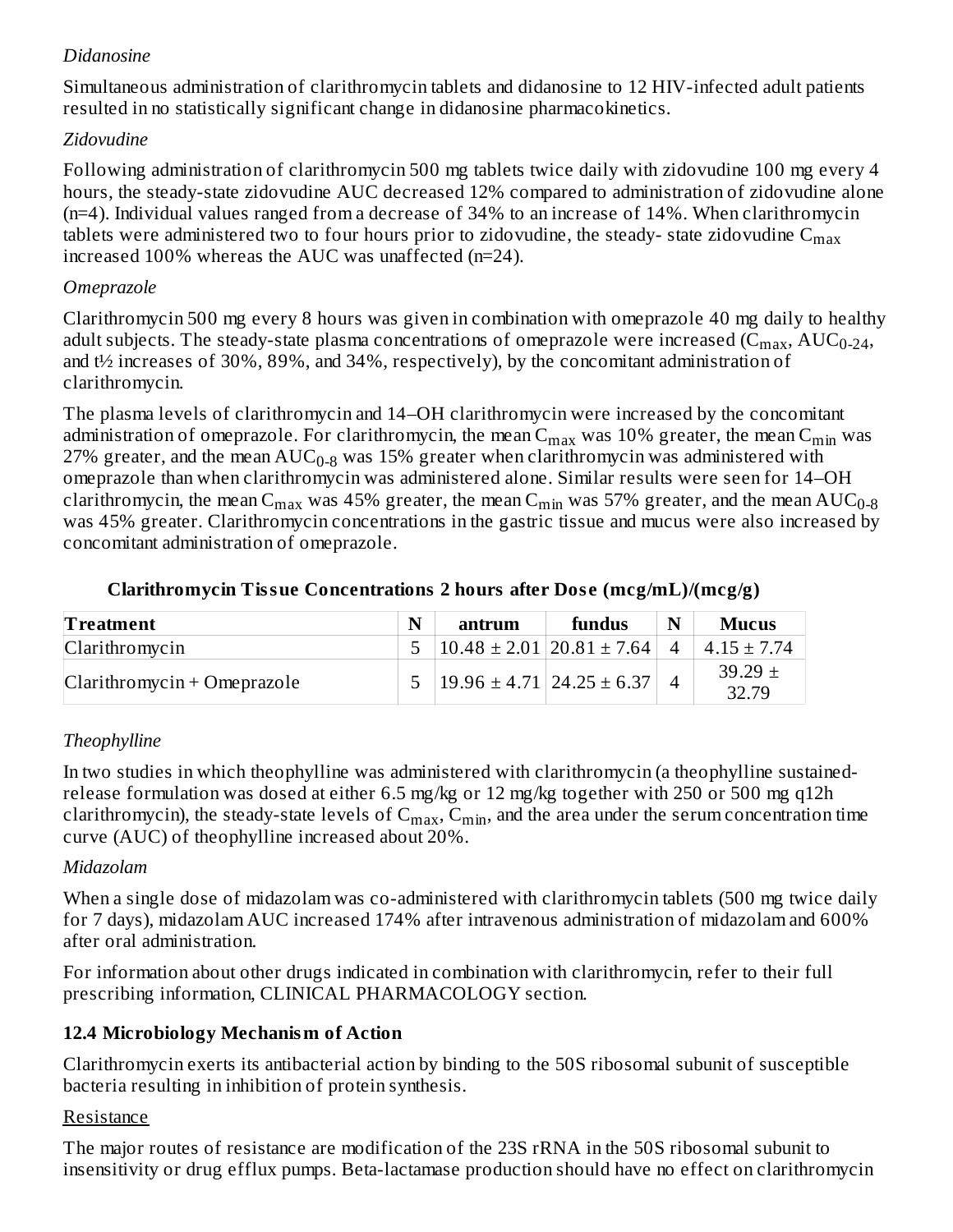activity.

Most isolates of methicillin-resistant and oxacillin-resistant staphylococci are resistant to clarithromycin.

# **Antimicrobial Activity**

Clarithromycin has been shown to be active against most of the isolates of the following microorganisms both *in vitro* and in clinical infections *[see Indications and Usage (1)]*.

Gram-Positive Bacteria

- *Staphylococcus aureus*
- *Streptococcus pneumoniae*
- *Streptococcus pyogenes*

# Gram-Negative Bacteria

- *Haemophilus influenzae*
- *Haemophilus parainfluenzae*
- *Moraxella catarrhalis*

Other Microorganisms

- *Chlamydophila pneumoniae*
- *Helicobacter pylori*
- *Mycobacterium avium* complex (MAC) consisting of *M. avium* and *M. intracellulare*
- *Mycoplasma pneumoniae*

At least 90 percent of the microorganisms listed below exhibit *in vitro* minimum inhibitory concentrations (MICs) less than or equal to the clarithromycin susceptible MIC breakpoint for organisms of similar type to those shown in Table 11. However, the efficacy of clarithromycin in treating clinical infections due to these microorganisms has not been established in adequate and wellcontrolled clinical trials.

# Gram-Positive Bacteria

- *Streptococcus agalactiae*
- Streptococci (Groups C, F, G)
- Viridans group streptococci

# Gram-Negative Bacteria

- *Legionella pneumophila*
- *Pasteurella multocida*

# Anaerobic Bacteria

- *Clostridium perfringens*
- *Peptococcus niger*
- *Prevotella melaninogenica*
- *Propionibacterium acnes*

# Susceptibility Testing

For specific information regarding susceptibility test interpretive criteria, and associated test methods and quality control standards recognized by FDA for this drug, please see :http://www.fda.gov/STIC.

# **13 NONCLINICAL TOXICOLOGY**

# **13.1 Carcinogenesis, Mutagenesis, Impairment of Fertility**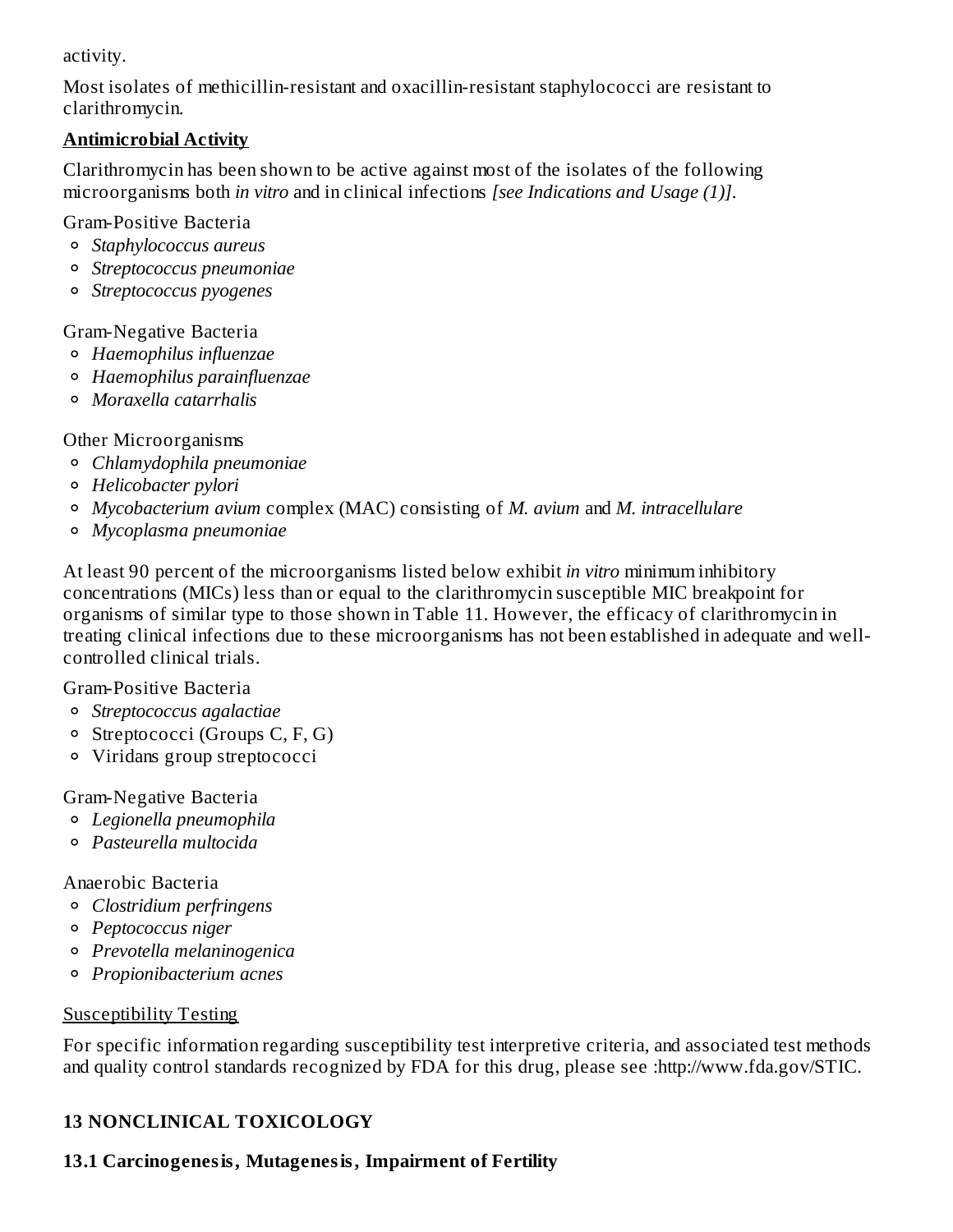The following *in vitro* mutagenicity tests have been conducted with clarithromycin:

- *Salmonella*/Mammalian Microsomes Test
- Bacterial Induced Mutation Frequency Test
- *In Vitro* Chromosome Aberration Test
- Rat Hepatocyte DNA Synthesis Assay
- Mouse Lymphoma Assay
- Mouse Dominant Lethal Study
- Mouse Micronucleus Test

All tests had negative results except the *in vitro* chromosome aberration test which was positive in one test and negative in another. In addition, a bacterial reverse-mutation test (Ames test) has been performed on clarithromycin metabolites with negative results.

# Impairment of Fertility

Fertility and reproduction studies have shown that daily doses of up to 160 mg/kg/ to male and female rats caused no adverse effects on the estrous cycle, fertility, parturition, or number and viability of offspring. Plasma levels in rats after 150 mg/kg/day were twice the human serum levels.

Testicular atrophy occurred in rats at doses 7 times, in dogs at doses 3 times, and in monkeys at doses 8 times greater than the maximum human daily dose (on a body surface area basis).

# **13.2 Animal Toxicology and/or Pharmacology**

Corneal opacity occurred in dogs at doses 12 times and in monkeys at doses 8 times greater than the maximum human daily dose (on a body surface area basis). Lymphoid depletion occurred in dogs at doses 3 times greater than and in monkeys at doses 2 times greater than the maximum human daily dose (on a body surface area basis).

# **15 REFERENCES**

1. Winkel P, Hilden J, Hansen JF, Kastrup J, Kolmos HJ, Kjøller E, et al. Clarithromycin for stable coronary heart disease increases all-cause and cardiovascular mortality and cerebrovascular morbidity over 10 years in the CLARICOR randomised, blinded clinical trial. Int J Cardiol 2015;182:459-65.

2. Kemper CA, et al. Treatment of Mycobacterium avium Complex Bacteremia in AIDS with a Four-Drug Oral Regimen. *Ann Intern Med.* 1992;116:466-472.

# **16 HOW SUPPLIED/STORAGE AND HANDLING**

Clarithromycin extended-release tablets are supplied as yellow, film-coated, oval-shaped tablets, debossed with "93" on one side and "7244" on the other side.

Bottles of 60 (NDC 51862-194-60).

Store clarithromycin extended-release tablets, USP at 20° to 25°C (68° to 77°F) [See USP Controlled Room Temperature].

Dispense in a tight, light-resistant container as defined in the USP, with a child-resistant closure (as required).

KEEP THIS AND ALL MEDICATIONS OUT OF REACH OF CHILDREN.

# **17 PATIENT COUNSELING INFORMATION**

Provide the following instructions or information about clarithromycin extended-release tablets to patients: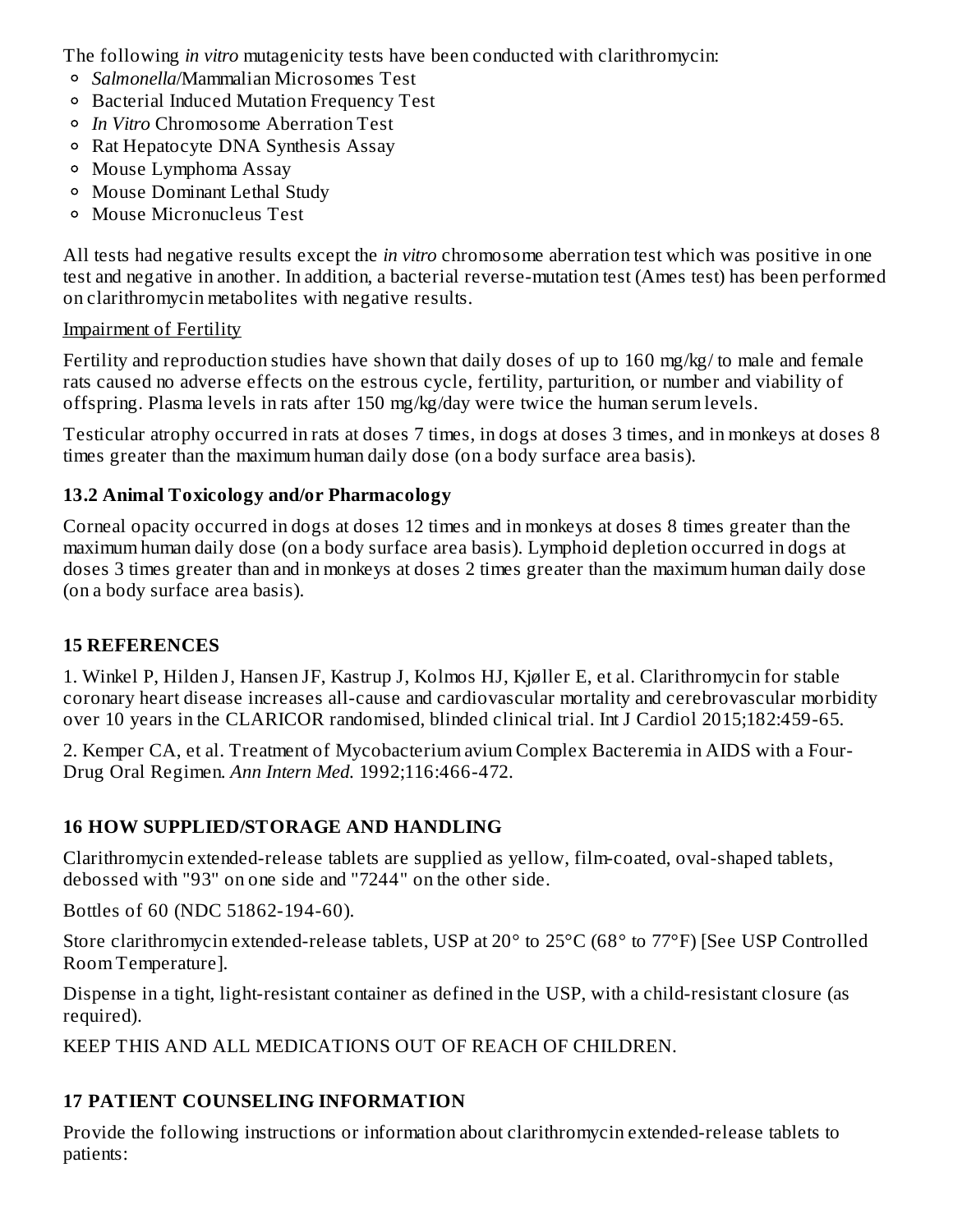#### Important Administration Instructions

Advise patients that clarithromycin tablets and oral suspension can be taken with or without food and can be taken with milk; however, clarithromycin extended-release tablets should be taken with food. Do not refrigerate the suspension.

#### Drug Interactions

Advise patients that clarithromycin may interact with some drugs; therefore, advise patients to report to their healthcare provider the use of any other medications.

### Diarrhea

Advise patients that diarrhea is a common problem caused by antibacterials including clarithromycin which usually ends when the antibacterial is discontinued. Sometimes after starting treatment with antibacterials, patients can develop watery and bloody stools (with or without stomach cramps and fever) even as late as two or more months after having taken the last dose of the antibacterial. If this occurs, instruct patients to contact their healthcare provider as soon as possible.

#### Embryo-Fetal Toxicity

Advise females of reproductive potential that that if pregnancy occurs while taking this drug, there is a potential hazard to the fetus *[see Warnings and Precautions (5.7) and Use in Specific Populations (8.1)]*.

### Antibacterial Resistance

Counsel patients that antibacterial drugs including clarithromycin should only be used to treat bacterial infections. They do not treat viral infections (e.g., the common cold). When clarithromycin is prescribed to treat a bacterial infection, patients should be told that although it is common to feel better early in the course of therapy, the medication should be taken exactly as directed. Skipping doses or not completing the full course of therapy may (1) decrease the effectiveness of the immediate treatment and (2) increase the likelihood that bacteria will develop resistance and will not be treatable by clarithromycin or other antibacterial drugs in the future.

### Potential for Dizziness, Vertigo and Confusion

There are no data on the effect of clarithromycin on the ability to drive or use machines. However, counsel patients regarding the potential for dizziness, vertigo, confusion and disorientation, which may occur with the clarithromycin. The potential for these adverse reactions should be taken into account before patients drive or use machines.

### Risk of Mortality in Patients with Coronary Disease Years After Clarithromycin Treatment

Advise patients who have coronary artery disease to continue medications and lifestyle modifications for their coronary artery disease because clarithromycin may be associated with increased risk for mortality years after the end of clarithromycin treatment.

Brands listed are the trademarks of their respective owners.

Manufactured by: TEVA PHARMACEUTICAL IND. LTD. Jerusalem, 9777402, Israel

Distributed by: Mayne Pharma Greenville, NC 27834

322K204500519

# **PRINCIPAL DISPLAY PANEL - 500 mg Tablet Bottle Label**

NDC 51862-194-60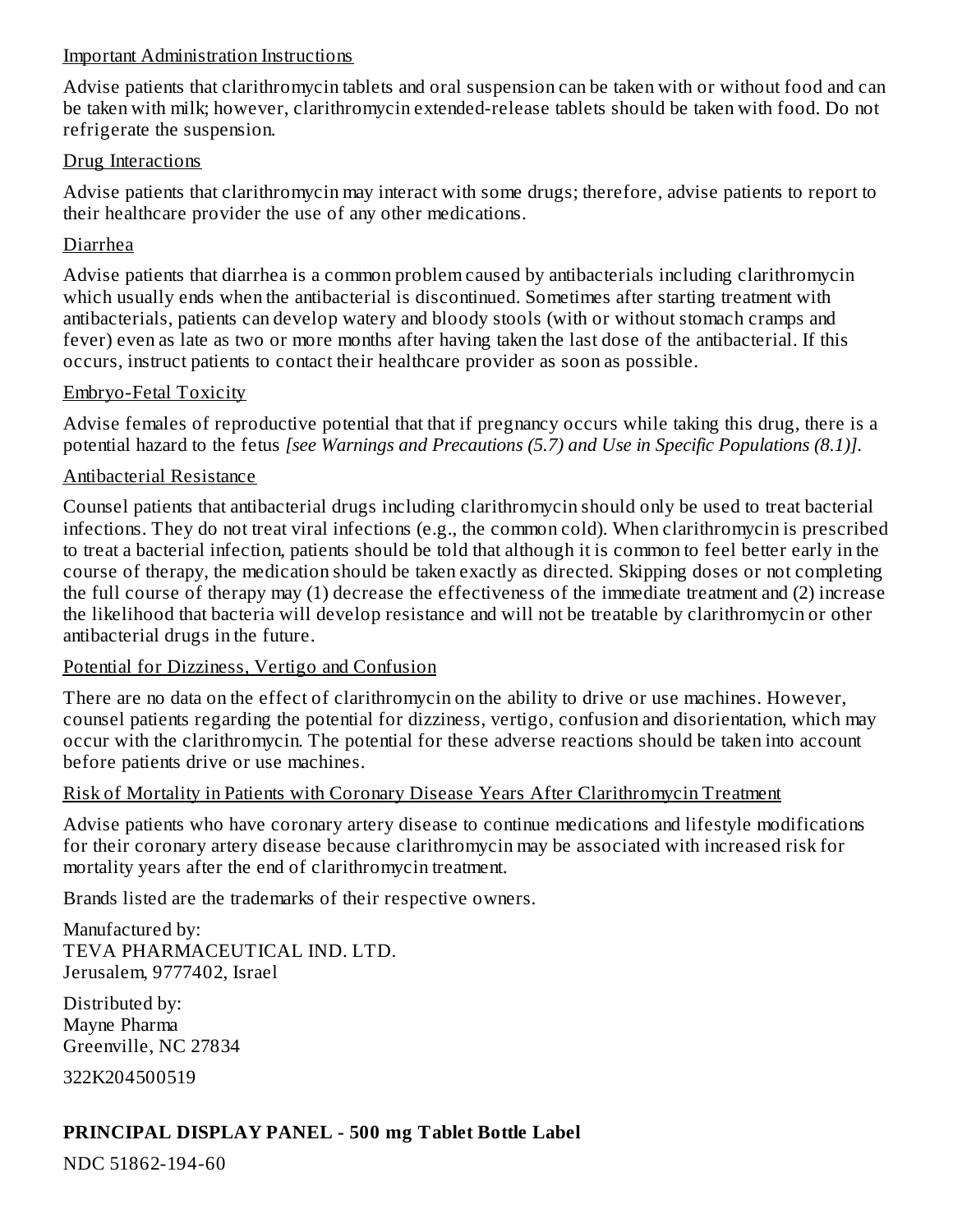#### CLARITHROMYCIN Extended-Release Tablets USP

500 mg

Rx only

60 TABLETS



clarithromycin tablet, film coated, extended release

| <b>Product Information</b>                                                                           |                                               |  |                          |  |                 |  |
|------------------------------------------------------------------------------------------------------|-----------------------------------------------|--|--------------------------|--|-----------------|--|
| Product Type                                                                                         | HUMAN PRESCRIPTION DRUG<br>Item Code (Source) |  |                          |  | NDC:51862-194   |  |
| <b>Route of Administration</b>                                                                       | ORAL                                          |  |                          |  |                 |  |
|                                                                                                      |                                               |  |                          |  |                 |  |
|                                                                                                      |                                               |  |                          |  |                 |  |
| <b>Active Ingredient/Active Moiety</b>                                                               |                                               |  |                          |  |                 |  |
| <b>Ingredient Name</b>                                                                               |                                               |  | <b>Basis of Strength</b> |  | Strength        |  |
| <b>CLARITHROMYCIN</b> (UNII: H1250JIK0A) (CLARITHROMYCIN - UNII:H1250JIK0A)<br><b>CLARITHROMYCIN</b> |                                               |  |                          |  | $500$ mg        |  |
|                                                                                                      |                                               |  |                          |  |                 |  |
|                                                                                                      |                                               |  |                          |  |                 |  |
| <b>Inactive Ingredients</b>                                                                          |                                               |  |                          |  |                 |  |
| <b>Ingredient Name</b>                                                                               |                                               |  |                          |  | <b>Strength</b> |  |
| <b>ANHYDROUS CITRIC ACID (UNII: XF417D3PSL)</b>                                                      |                                               |  |                          |  |                 |  |
| ETHYLCELLULOSE (7 MPA.S) (UNII: H3UP11403C)                                                          |                                               |  |                          |  |                 |  |
| <b>HYDRO XYPROPYL CELLULOSE (1600000 WAMW) (UNII: RFW2ET671P)</b>                                    |                                               |  |                          |  |                 |  |
|                                                                                                      |                                               |  |                          |  |                 |  |